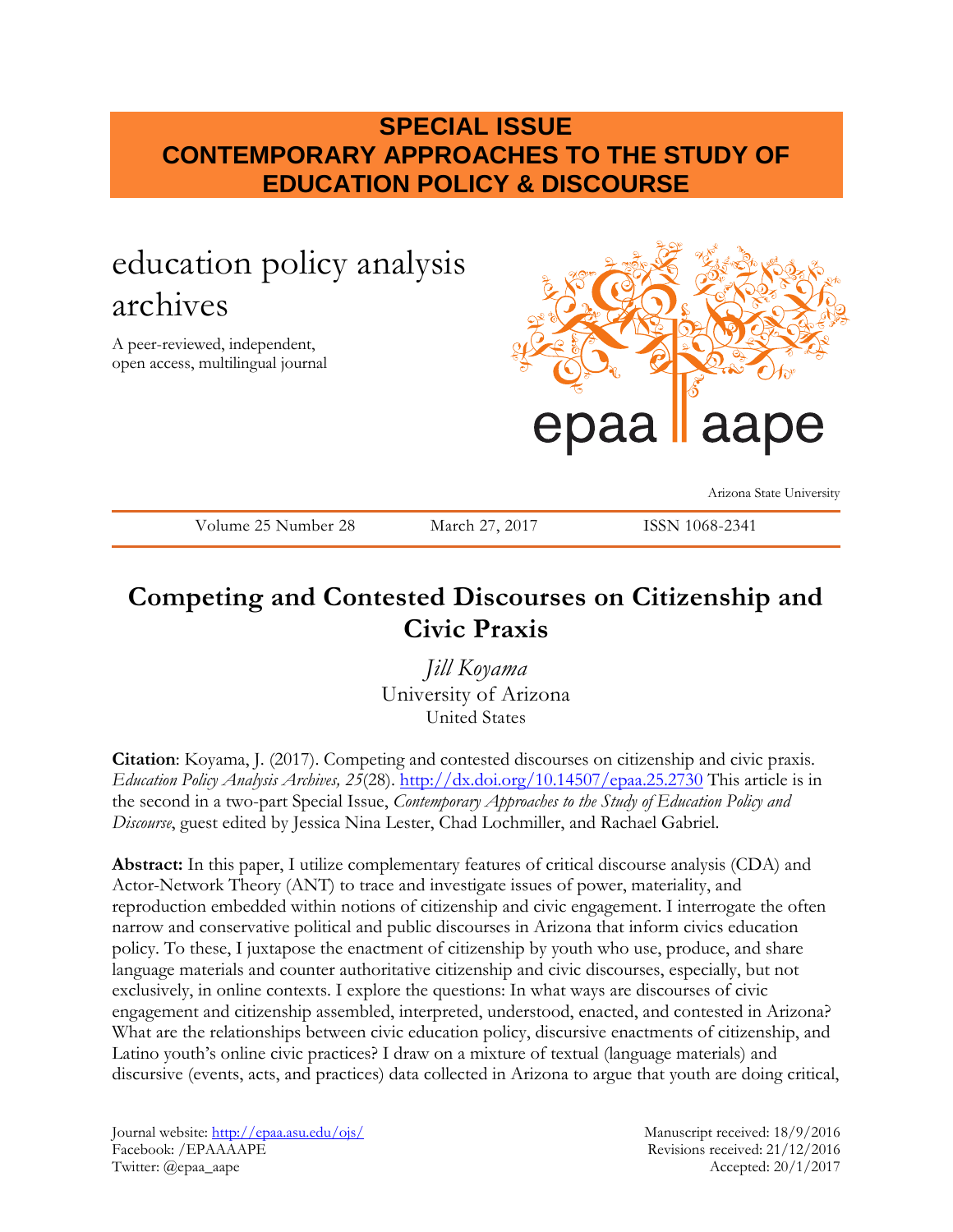yet unrecognized and undervalued, forms of civic engagement online, which could be incorporated in the formal civic education curriculum.

**Keywords**: citizenship; civic engagement; Actor-Network Theory; critical discourse analysis; Latinos

#### **Discursos competentes y contestables sobre la ciudadanía y la praxis cívica**

**Resumen:** En este artículo se recomienda su uso para el análisis crítico del discurso (ACD) y el Actor-Network Theory (ANT) para investigar cuestiones de poder, la materialidad y la reproducción Dentro de las nociones de ciudadano, y el compromiso cívico. Interrogo la estrecha ya menudo lo hacen discursos políticos y públicos conservadores de Arizona que informen a la política de educación cívica. Estos comparo a la promulgación de la ciudadanía por los jóvenes que usar, producir, y materiales en acción y contra la ciudadanía autorizada y discursos cívicos, especialmente en contextos en línea. Exploro las preguntas: ¿De qué manera son discursos de compromiso cívico y la ciudadanía montado, interpretado, entendido, promulgada y controvertida en Arizona? ¿Cuáles son las relaciones entre la política de educación cívica, representaciones discursivas de la ciudadanía, y las prácticas cívicas en línea de los jóvenes latinos? Yo uso de texto(idioma) y discursivas (eventos, actos y prácticas) los datos recogidos en Arizona para discutir la juventud que están haciendo formas críticas de cívica Que la participación en línea no es reconocido o valorado y podrían incorporarse en el plan de estudios oficial de educación cívica.

**Palabras-clave:** ciudadanía; el compromiso cívico; Actor-Network Theory; análisis crítico del discurso, los latinos

#### **Discursos concorrentes e contestados sobre a cidadania ea práxis cívica**

**Resumo:** Neste artigo, vamos utilizar para a análise crítica do discurso (CDA) e da Actor-Theory Network (ANT) para investigar questões de poder, materialidade e reprodução dentro das noções de cidadania e participação cívica é recomendado. Interrogar o próximo e muitas vezes os políticos conservadores e discursos públicos Arizona informar civismo políticas. Estes comparar com a promulgação da cidadania por parte dos jovens que utilizam, produzem, e materiais em ação contra um discurso autorizado e cívica, especialmente na cidadania contextos online. Eu explorar as perguntas: Como são discursos de engajamento cívico e de cidadania montado, interpretado, compreendido, promulgada e controversa no Arizona? Quais são as relações entre política de educação cívica, representações discursivas de cidadania e práticas cívicas jovens latinos online? Eu uso texto (idioma) e discursivas (eventos, atos e práticas) dados coletados no Arizona para discutir os jovens estão fazendo formas críticas de participação cívica on-line não é reconhecido ou valorizado e poderia ser incorporada no currículo oficial de educação cívica.**Palavras-chave:** cidadania; engajamento cívico, Actor-Network Theory; análise crítica do discurso; Latinos

## **Introduction**

Democracies, like the United States (US), rely on an informed and engaged citizenry to contribute to politics, local governance, and community initiatives. Civic participation takes many forms, including volunteering, canvassing, petitioning, and voting. Undergirded by the rights and responsibilities associated with citizenship, civic actions, such as boycotting and protesting, can also reflect the freedom to dissent. Civic involvement, thus, represents a complex enactment of discourses, where discourses refer not only to ways of constituting knowledge through written and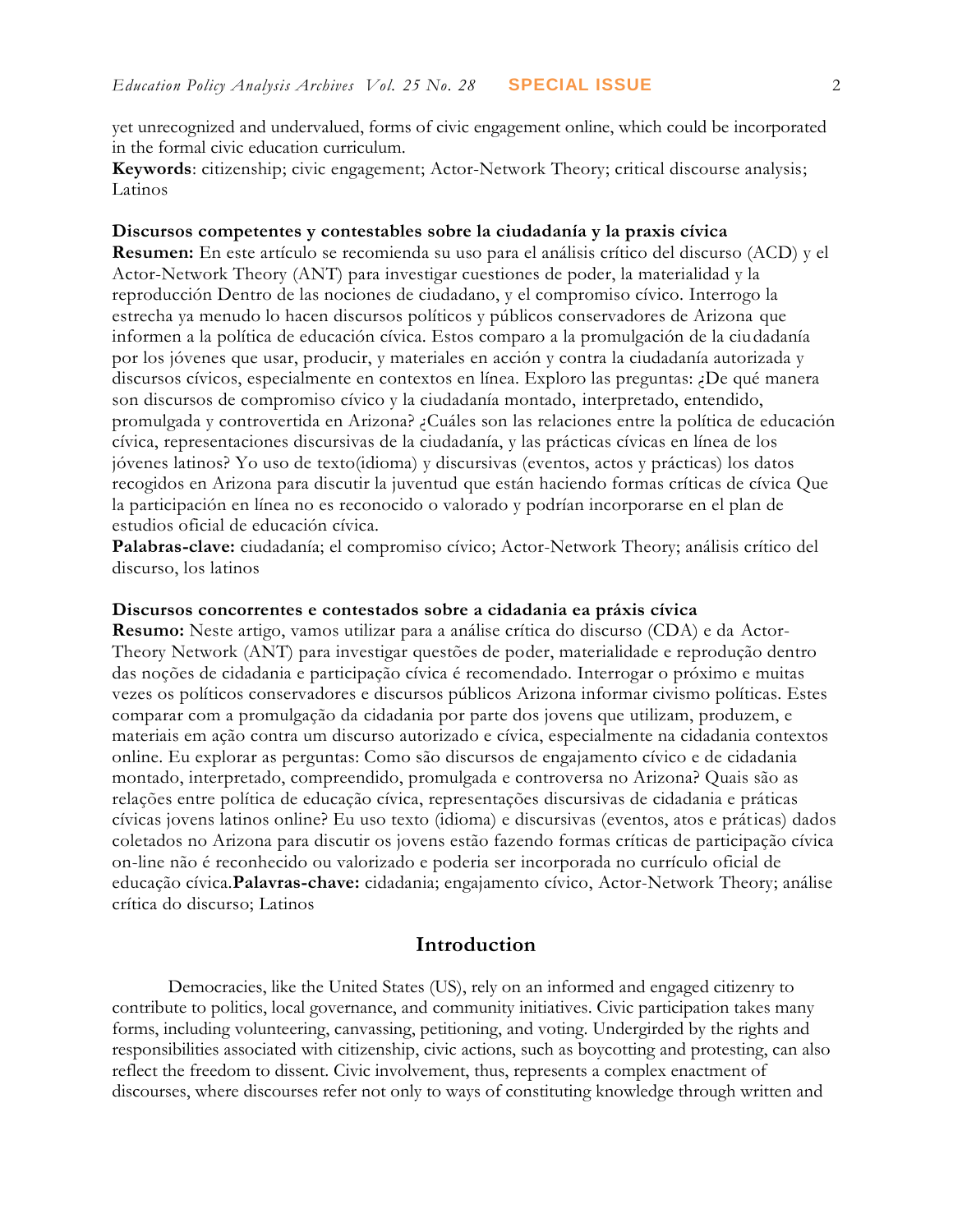verbal communication, but also to various forms of power that are distributed and circulate across social fields "and [that] can attach to strategies of domination as well as those of resistance" (Diamond & Quinby, 1988, p. 195). Civic learning, identity formation, and participation can, thus, be examined as a "discursive field" (Foucault, 1972), in which competing and contradictory discourses inform and organize social practices through which citizenship identities are made sense of and performed. In the US, public schools are tasked with formally cultivating knowledgeable, competition, and active citizens. All 50 states and the District of Columbia have some civic education requirement as part of their education policy.

However, formal civic education in schools often emphasizes "social initiation" by focusing on knowledge, skills, and values needed to fit into, and be productive members of, a society worthy of reproduction (Clark & Case, 1999). Such education stresses teaching students a common body of knowledge about U.S. history and government structure. The content and pedagogy of civic education in school is often disconnected from contemporary issues relevant in students' lives (Campbell, 2007; Levine, 2010). Levine and Lopez (2004) report that when 1,000 youth, ages 15–25, were asked to pick the theme that had been most emphasized in their social studies or American history classes, their most frequent choice was "the Constitution or the U.S. system of government and how it works" (p. 1). Just 11% selected "problems facing the country today" and 9% chose "racism and other forms of injustice in the American system" (p.1). Further, traditional civic education is especially poor at engaging ethnic, racial, and linguistic minority students and helping them form civic identities and skills that will guide their future political involvement (Reimers, 2006).

In my research, I look specifically at how Latino high school students, mostly of Mexicandescent, engage civically and develop their identities as citizens, both in and out of school civics classes. Previous studies show that Latino youth, in particular, have lower civic knowledge and expected participation than their non-Latino peers (Torny-Purta, Barbara, & Wilkenfeld, 2007). Compared to their non-Latino peers, Latino youth are more likely to view voting participation as a choice or preference rather than a right or responsibility, and they are less likely to state that voting is an important activity in which to participate (Lopez, 2003). Yet, the Latino youth studied by Torny-Purta et al. (2007) do report having social concerns, especially about issues affecting their daily lives. They expressed more positive attitudes toward immigrants and immigrant rights, for instance, than non-Latino youth. These findings resonate with the findings of a survey I conducted in 2015 with 857 high school students in a district where 83% of the students are Latino, and where the study in this paper is situated.

In my 2015 survey, all of the students reported using online resources and Social Network Platforms (e.g., Twitter, Facebook) to gather information about, discuss, and act on social and political issues. Recent research supports these findings, showing that youth access and create electronic resources and pathways (Bers, 2008), and, in the words of Coleman (2008), engage in "ecitizenship" by utilizing information technology (IT) to participate in society, politics, and government. Youth, as e-citizens, "despite their limited experience or access to resources… possess sufficiently autonomous agency to speak for themselves on agendas of their own making" (Coleman, 2008, p. 191), as well as on established, long standing cultural controversies. Further, they connect their online activism to offline actions, such as protests, so that the online practices become additive in their sphere of civic involvement (Gil de Zúñiga, Jung, & Valenzuela, 2012). Importantly, ecitizenship is not limited to middle and upper class white youth; racial, ethnic, and linguistic minorities actively use technology tools and platforms to address social issues that affect their daily lives (Kahne & Sporte 2008).

In this paper, which emerges from an ongoing ethnographic study of Latino high school students' civic and political engagement in Southern Arizona, I utilize complementary features of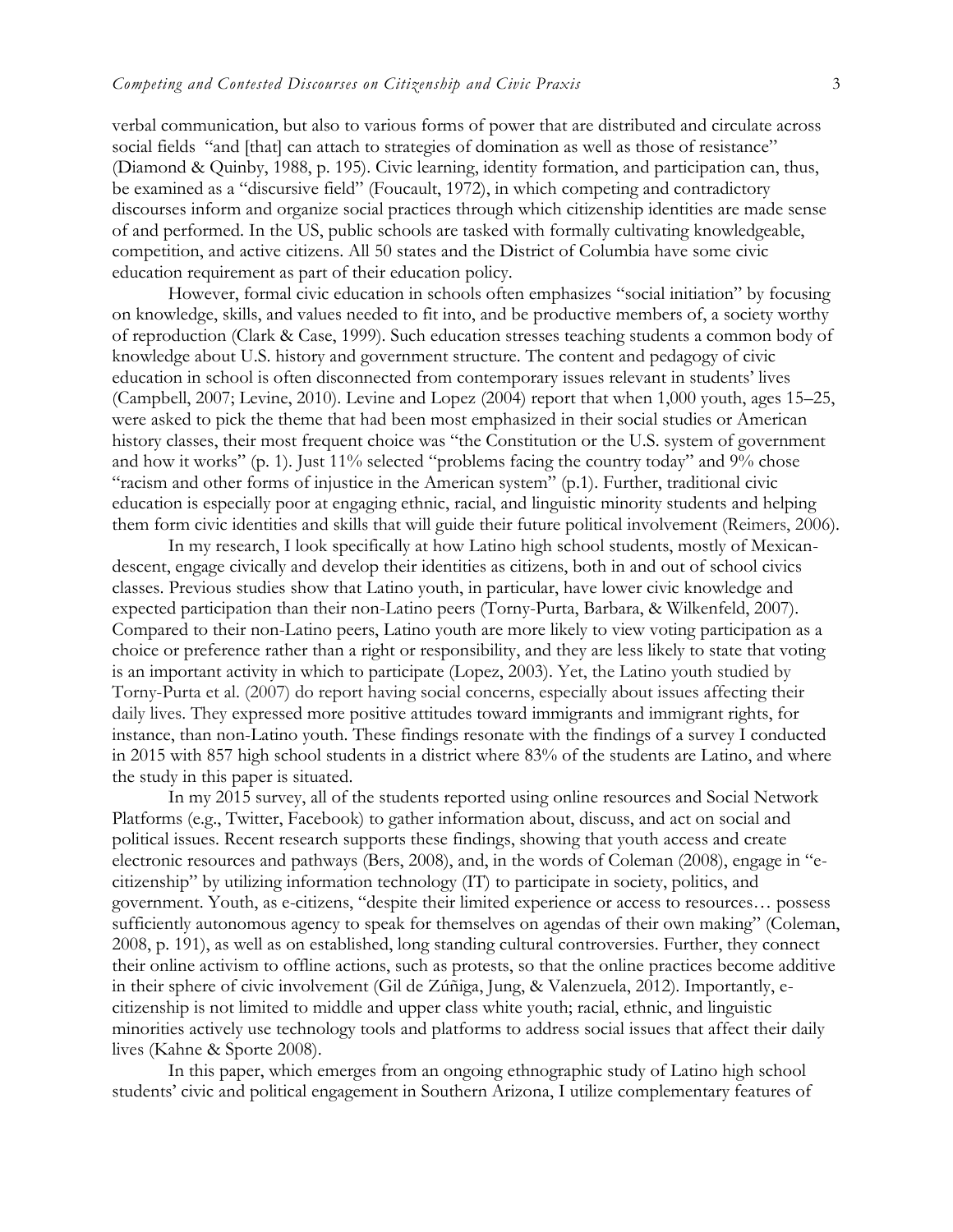critical discourse analysis (CDA) and Actor-Network Theory (ANT). Drawing on survey, interview, observation, and document data, I trace and investigate issues of power, materiality, and reproduction embedded within notions of citizenship and civic engagement, in and out of the civic education program, in one school district with three traditional high schools. I juxtapose the discourses of formal civic education and the enactment of civic engagement by Latino youth who use, produce, and share language materials and counter authoritative citizenship and civic discourses, especially, but not exclusively, in online contexts. I explore the questions: In what ways are discourses of civic engagement and citizenship assembled, interpreted, understood, enacted, and contested in Arizona? What are the relationships between civic education policy, discursive enactments of citizenship, Latino high school students' online civic practices?

## **The Contestations and Conundrums of Citizenship and Civic Involvement**

Citizenship is a contested and fluid concept in increasingly ethnically and culturally diverse nation-states like the U.S. legal citizenship is, indeed, deeply regulated and tied to nations. At the borders between nations, however, "the jurisdiction and authority of nations are teased and tested not only by neighboring states, but also by those within a nation's borders who feel inadequately defined or made illegitimate by them" (Koyama, 2015, p. 6). Banks (2008) explains that citizenship in a stratified society, such as in the US, often "result[s] in the treatment of some groups as secondclass citizens… as citizenship is determined, defined, and implemented by groups with power" (p. 132) who determine the parameters of citizenship and civic engagement according to their own values and interests.

The limits of citizenship and civic participation are enacted unevenly and do not always correlate to legal citizenship status. This is the case in my study, situated in Southern Arizona, near the U.S.-Mexico border, where the rights of Latinos are often challenged. Recent Arizona legislation, Senate Bill 1070 (SB 1070), allows law enforcement to determine the immigration status of an individual during a routine stop, detention, or arrest. Nill (2011) reports that such legislation "has had the effect of rendering all brown-skinned Latinos suspects" (p. 54), who are unfairly targeted. Some research suggests that SB 1070 has increased fear among the state's Latinos, even among those who are citizens (Toomey et al., 2014). Studies of Latino youth in Arizona report that the youth's awareness of SB 1070 is related to a diminished sense of self-esteem and a weaker sense of an American identity (Santos, Menjivar, & Godfrey, 2013), as well as increased school disengagement (Orozco & López, 2015).

#### **Formal Civic Education**

Disputes over the meaning of citizenship carry over to debates about civic education. Westheimer and Kahne (2004) note that there is a "spectrum of ideas about what good citizenship is and what good citizens do that are embodied by democratic education programs nationwide" (p. 237). Civic education, after decades of dismissal or neglect, has gained favor in schools (Galston, 2001; Winton, 2010). However, it typically emphasizes an adaptive, normative, and conditioned, rather than active and critical approach to civic involvement (Westheimer, 2015). Most are replete with passive, narrow, and often dull curriculum that is disconnected from students' real lives (Bennett, Wells, & Rank 2009; Tully, 2008). I am particularly interested in how the normative discourses in policy and legislation influence the pedagogical practices and textual materials associated with formal civic education.

The gaps between civic education and the lives of young people are greater for racial, ethnic, and linguistic minorities, as curricula, textbooks, and lessons (language materials) continue to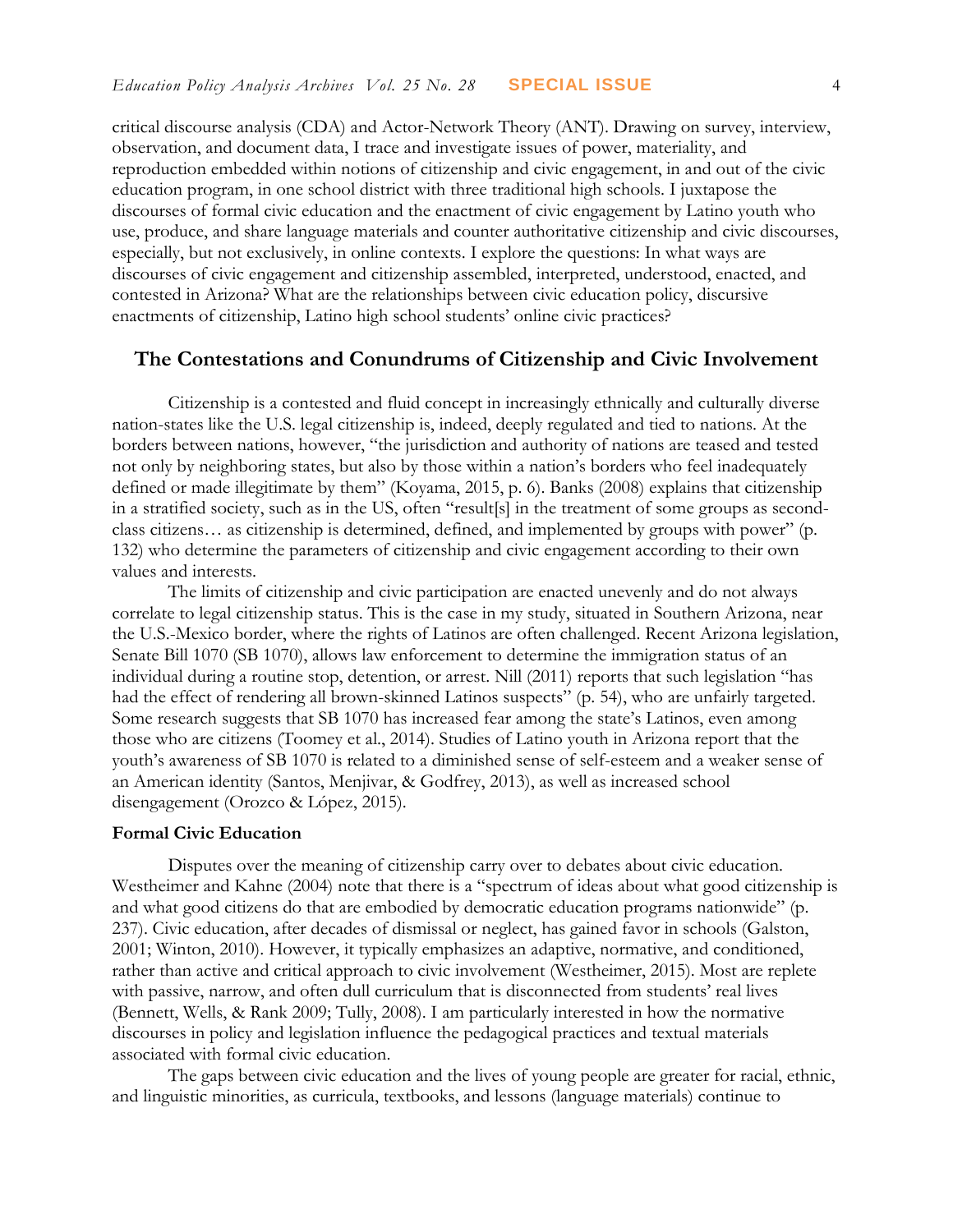provide a distinctly Eurocentric perspective that supports limiting discourses on the parameters of citizenship and civic practice (Banks, 2008; Koyama, 2015). Less than one fifth of the youth surveyed in my 2015 survey identified any connections between their civic education and their personal civic activities. Strikingly, most students indicated that The American Civics Act (HB 2064) exam, which they must pass to graduate from high school, had no connection to their concerns about social issues.

Further, the communities to which these youth belong, are frequently the targets of ill considered "community projects" and the youth are often the subjects of school dropout and crime prevention programs rather than invited participants in democratic activism (Ginwright & Cammarota, 2002). Immigrant youth can be further conflicted when required to pledge allegiance to the U.S. flag or participate in other American-centered rituals. Those who are undocumented may feel even greater dissonance with traditional citizenship education because of their legal status and broader anti-immigration discourses. This is particularly true in Arizona, where an estimated 325,000 undocumented immigrants, mostly from Mexico, live (Pew Research Center, 2016).

#### **Online Civic Engagement**

Immigrant youth, who scholars (Abu El-Haj, 2007; Cammarota, 2007) have demonstrated are often conflicted between wanting to belong in America and maintaining their connections to ethnic, linguistic, religious, cultural, and national groups, adopt digital technologies that allow for transnational relationships and a building of intentional learning communities (McGarvey, 2004). Through "civic praxis," defined here as theoretically informed, reflective, risky, and creative practice committed to the well-being and freedom for all, these young people create semi-autonomous networks of action, often, in the US, beyond direct governmental and corporate power. Engaging in praxis utilizing digital technologies helps youth traverse social, cultural, institutional, linguistic, racial, ethnic, and religious borders that might otherwise impede civic engagement (Castells, 2015). It also allows youth without legal citizenship status, such as undocumented Mexican migrant youth in Arizona, to participate politically and civically. They engage in what I refer to specifically as "epraxis," in which individuals utilize the Web to participate in collective action around public issues, such as global warming, which may or may not be tied to citizenship.

The role of the Web in youth activism and social movements via diverse digital technologies, including blogs, websites, and social network platforms, highlights the ways in which individuals and groups target and use social network sites to gain information about political and social issues (Earl, Kimport, Prieto, Rush, & Reynoso, 2010; Garrett & Jensen, 2011; Pasek et al., 2010). Increasingly, youth are utilizing and creating online language materials across a combination of Social Networking Platforms (SNPs), such as Facebook, Twitter, Instagram, Tumblr, and Reddit, to articulate their identities (de Hann & Leander, 2011), to widen their social linkages and share ideas (Earl & Schussman, 2008), to enrich their academic learning (Erstad, 2012), and to raise their political awareness and engage civically (Pasek et al., 2010). In the U.S., this targeted use of the Web has been shown to be correlated with individual's civic and political participation, both on and offline (Zúñiga, Jung, & Valenzuela, 2012). However, in general, studies of the impact of online civic engagement on sustained offline civic and political actions have offered mixed results (see Garrett, 2006 for a review), and unlike the current study on which this paper is based, few studies have taken an ethnographic approach to the understanding of Latino youth's civic participation.

## **Theoretical and Methodological Considerations of CDA and ANT**

While little discursive research exists on discourses of citizenship and civics, Bora and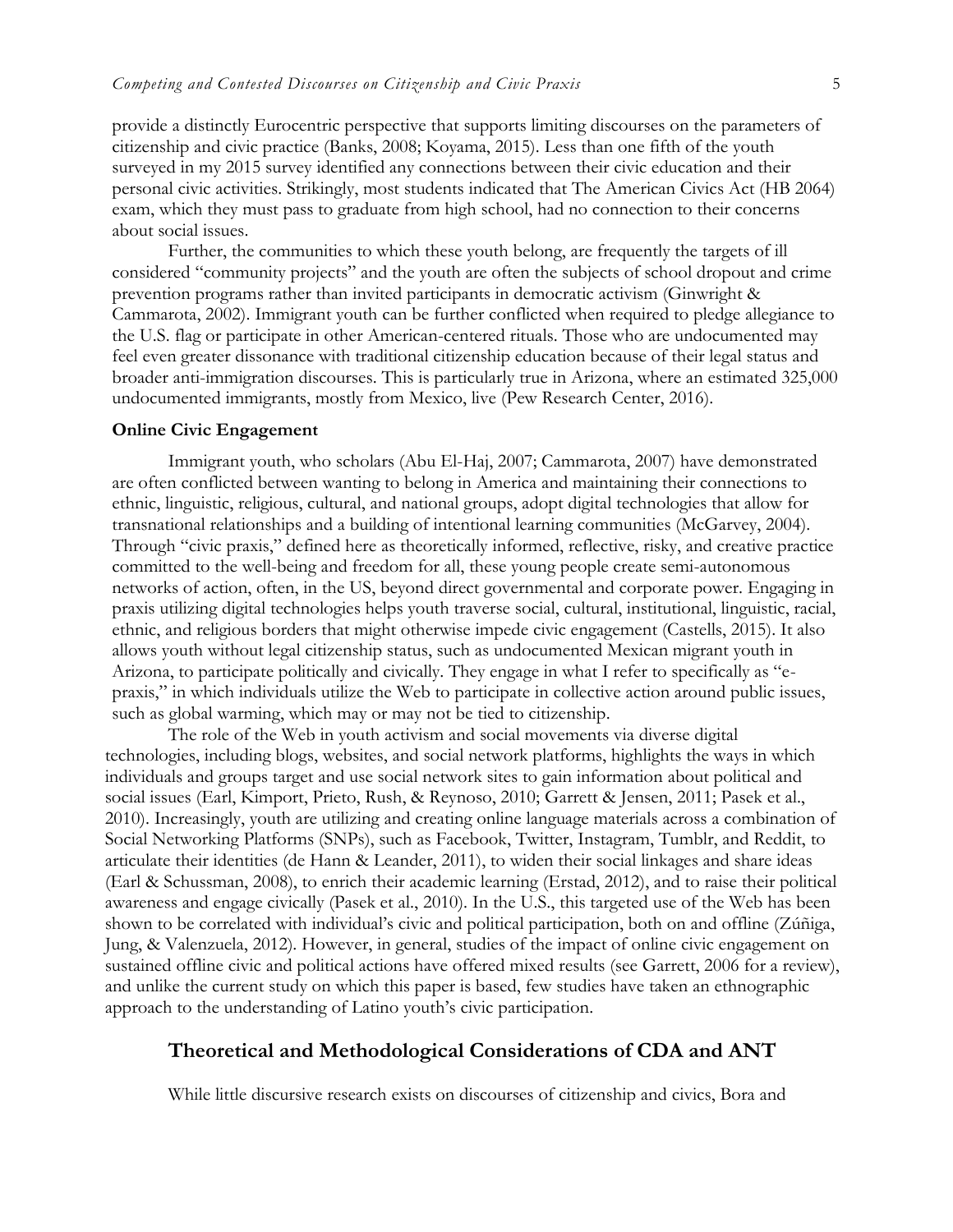Hausendor (2006) bring together scholars in an edited volume to examine citizen participation by looking at how citizenship is communicated. They theorize citizenship "as an ongoing communicative achievement" (p. 3), and challenge normative expectations of civic involvement. While their volume centers on the case of civic involvement in Europe's licensing of genetically modified organisms (GMOs), their theoretical conceptualization can inform studies, like mine, that look more broadly at social, political, and legal framing of citizenship and participation through a discursive lens. They suggest to:

look at citizenship as social communication allows us to focus not only and primarily on the legal conditions and administrative direction, but firstly on the empirical ways by means of which these condition and directions are manifested and communicated within the participation process itself. (p. 24)

Fairclough, Pardoe, and Szerszynski (2006) add that examining citizenship as a communication achievement requires us to move "away from preconceptions about what citizenship *is*" and forces us "to look at how it's *done*—at the range of ways in which people position themselves and others as citizens in participatory events" (p. 98). Specifically, here, I focus on how youth position themselves through their online civic actions or e-praxis, and how they are simultaneously situated by, and push back against, dominant and authoritative discourses of citizenship and civic engagement.

I follow Fairclough (1993, 1995) in approaching critical discourse analysis (CDA) from the perspective that language, an irreducible part rather than an encompassing equivalent to social life, is dialectically linked with other elements of the social. Through this lens, language is a situated social practice, a mode of action that mutually shapes and is formed through the social. CDA encourages the exploration of the ways in which language is histopolitically and socially constructed and also how it acts to constitute social identities, social relations, and systems of knowledge, meaning, and belief. Informed by Foucault (1972), I pay attention to the "relationship of language to other social processes and how language works within power relations" (Taylor, 2004, p. 436). Linkages between texts or language materials and social practice are mediated by discourse. In this study, "the communication of citizenship cannot be separated from the social arena in which it actually takes place" (Bora & Hausendorf, 2006, p. 27). In fact, the discourses of citizenship and civic practices both reflect and are constitutive of the Arizona context in which my study participants act.

While CDA is heterogeneous, the various approaches share a central tenet: "[C]ritical analysis raises awareness concerning the strategies used in establishing, maintaining and reproducing (asymmetrical relations of power as enacted by means of discourse" (Tenorio, 2011, p. 184). CDA brings to the analytic fore, the tensions between dominant ideologies that undergird societal norms, mandates, and laws, and also the competing and contradictory ideologies that emerge, coexist with, and challenge the dominant beliefs and principles. CDA-inspired studies are "designed to question the status quo, by detecting, analyzing, and also resisting and counteracting enactments of power abuse as transmitted in private and public discourses" (p. 187). They tease apart and interrogate the interactions between hegemonic social practices and discourses, and "expose the manipulative nature of discursive practices" (p. 188) by explicitly demonstrating how certain beliefs and ideas become legitimized and authorized through discourses. CDA informed studies probe the persuasive and pervasive potential of discourse to set norms that can result in acceptance and complicity.

CDA examines multiple elements of discursive events, including most prominently, the language materials, the practice including the production, distribution, and interpretation of the materials, and their participation and constitution of social practice with an attention to context. Fairclough (1993) summarizes: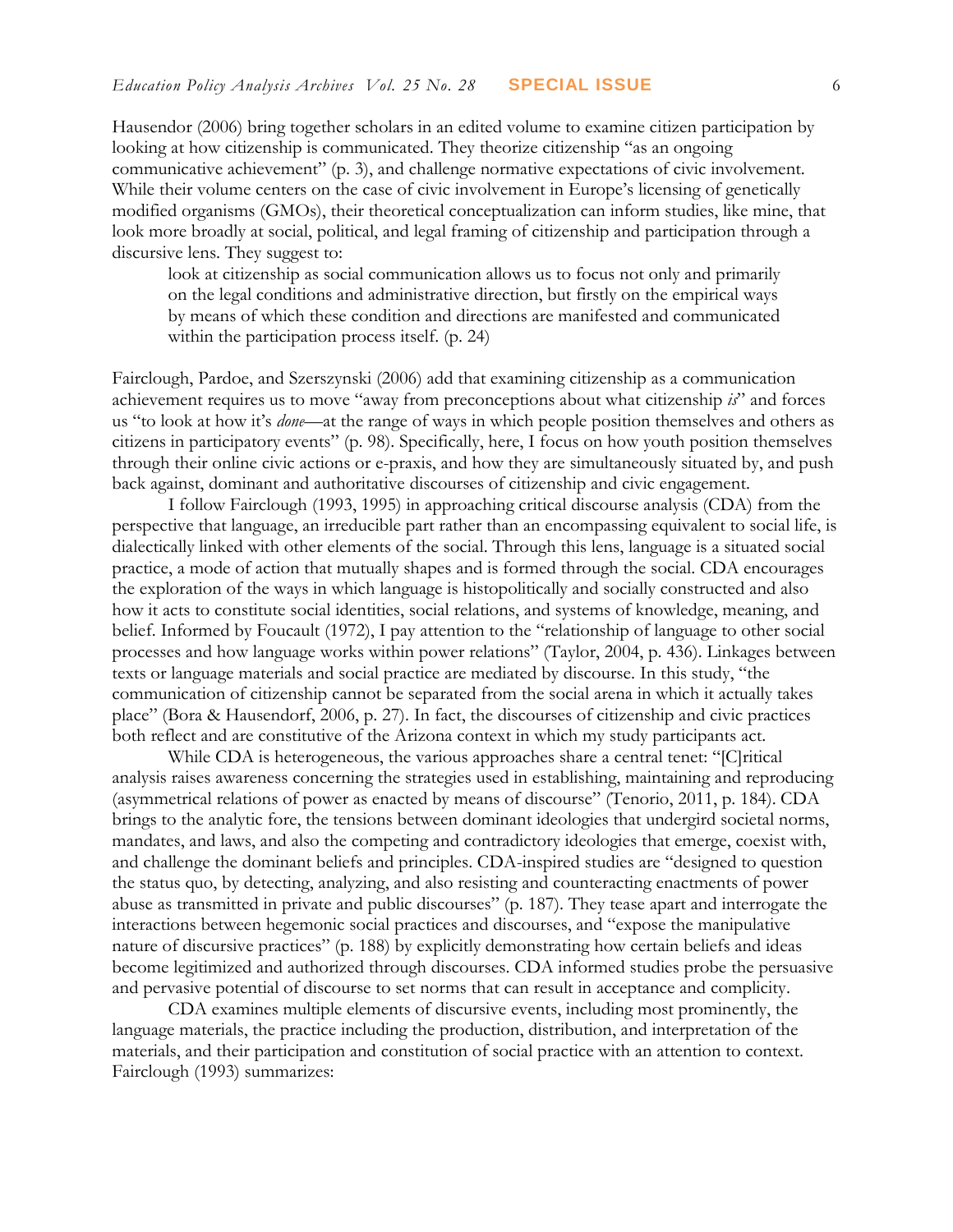[CDA] aims to systematically explore often opaque relationships of causality and determination between (a) discursive practices, events and texts, and (b) wider social and cultural structures, relations and processes; to investigate how such practices, events and texts arise out of and are ideologically shaped by relations of power an struggles over power; and to explore how the opacity of these relationships between discourse and society is itself a factor securing power and hegemony. (p. 135)

Those putting CDA to work share a curiosity into what language materials do, how they are generated and used by human actors, and the ways in which they are made to move across multiple power differentials.

Despite applying a broad lens to the study of discourse, Fairclough (2003) reminds us that CDA is "one analytical strategy amongst many, and it often makes sense to use discourse analysis in conjunction with other forms of analysis, for instance ethnography or forms of institutional analysis" (p. 2). I do combine CDA with ethnography. Specifically, my approach to the study of discourse is heavily influenced by my understandings and use of Actor-Network Theory (ANT). My goal in this piece is not to reconcile the different treatments of language materials, discourses, and social practices by ANT and CDA, but rather to draw on the commonalities of the two approaches to offer a reasoned discourse analysis. I utilize the CDA terminology throughout the paper and use ANT as a supportive approach; however, in the next few paragraphs, I discuss the relationship between main components and concepts in CDA and ANT.

Briefly, ANT can best be understood as a related set of material-semiotic frameworks, rather than a singular theory that focuses on how disparate human actors, their material objects, and discursive practices become linked to perform actions. Network thinking aims to describe "the messy practices of relationality and materiality of the world" (Law, 1986, p. 2). There is great variability in connections between elements of the social, including discursive ones. In the words of Law (1999), networked "elements retain their spatial integrity by virtue of their position in a set of links or relations" (6, italics in original) rather than because of some inherent form.

CDA also emphasizes the understanding of the iterative relationships and positioning of social actors during discursive events, which include three dimensions: "it is a spoken or written language text, it is an instance of discourse practice involving the production and interpretation of text, and it is a piece of social practice" (Fairclough, 1993, p. 136). In their analysis of discursive citizenship enactment, Fairclough, Pardoe, and Szerszynski (206), highlight the ways in which discursive events are not isolates but rather "part of an **intertextual** chain or network of texts and events" (bold in the original, p. 106). As is done in ANT-inspired studies, these authors aim to trace the interconnections, the interactions, and the ongoing relationships between various actors, their textual language objects, participatory events, and broader discourses. In studies informed by ANT and CDA, particular events, individual utterances, and forms of action are treated explicitly as interconnected.

In discursive events framed by CDA, actors draw on, and respond to, other events and texts, and language materials become saturated with references to other texts, discourses, and social practices. They are involved in an **interdiscursive** process of creatively drawing on the potential range of [already] established" (Fairclough et al., 2006, p. 107) discursive events and also emergent forms of discourse. Bits and pieces of text and practice are selectively integrated, or appropriated, in new discursive events, and through this process, they are often not reproduced intact. Rather, as is the case in an ANT analysis, these things are circulated, and embedded in new texts and practices in new forms. They are morphed, changed, transformed or in ANT terminology, "translated."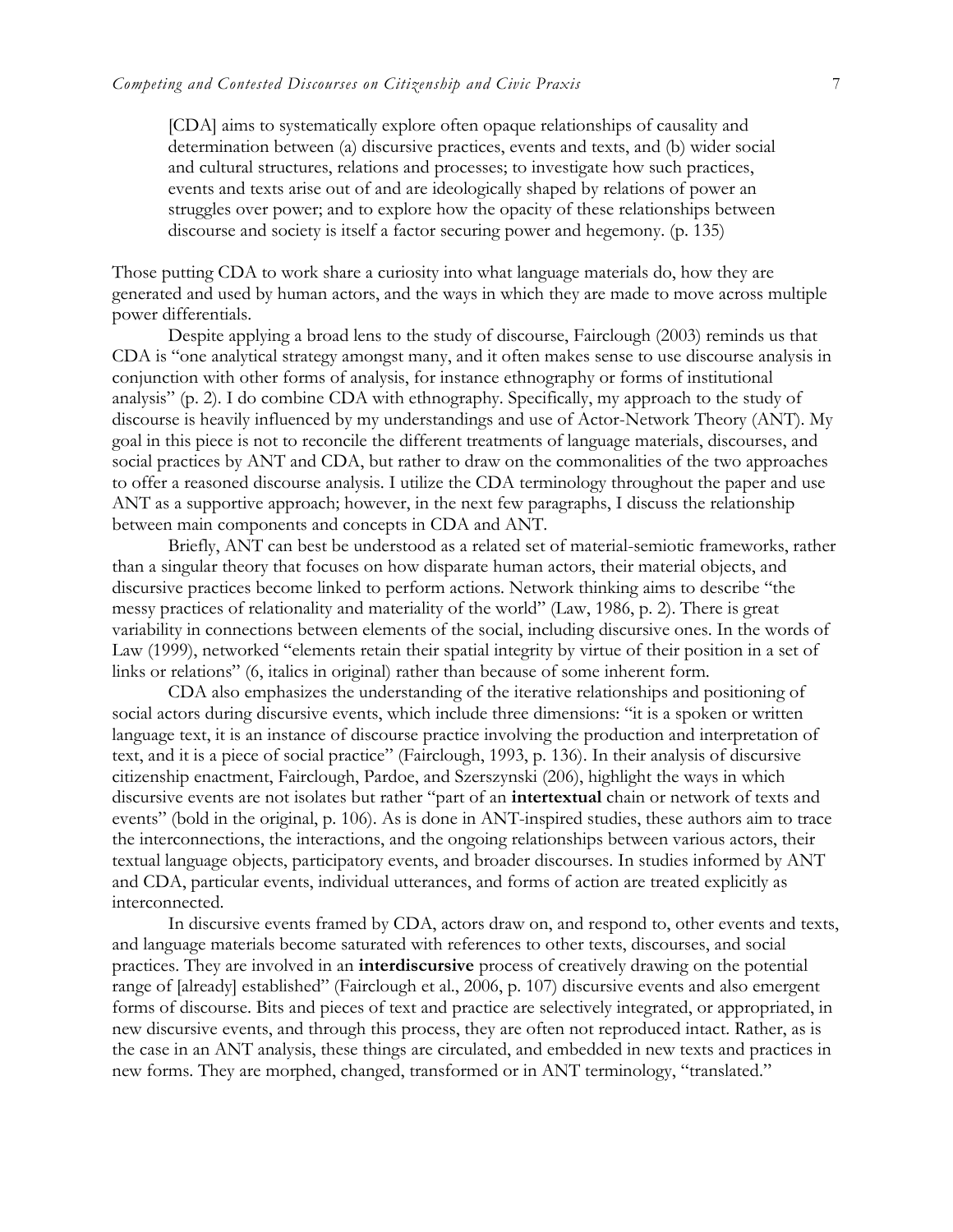In ANT, a network or assemblage develops, expands, and contracts through translation. Acts become "dislocated"; they are "borrowed, distributed, suggested, influenced, dominated, betrayed, [and] translated" (Latour, 2005, p. 46). According to Fenwick and Edwards (2010), "when translation has succeeded, the actor–network is mobilized to assume a particular role and perform knowledge in a particular way" (p. 10)—in this study, the enactment of citizenship and civic engagement. Krieger and Belliger (2014), note that through translation, actors become aligned "into heterogeneous, hybrid, and scalable associations that can be termed networks" (p. 57). In CDA, this process, when applied to texts, discourse practices, and social practices is often referred to as "**recontextualization**" (Fairclough et al., 2006, p. 108)

However, in ANT, texts, as material objects, ideas, and discourses, are viewed as actors, or more precisely "actants." In ANT, the human actor is purposefully displaced from the center of research to examine the temporal unfolding of the network of actants, where an actant is "any independent entity that, at any time, can acquire the ability to make things happen with the actornetwork" (Cerulo, 2009, p. 534). Actants, including language materials, can, according to Latour (1994) be of two types—"intermediaries" that transport meaning as they circulate in a network and "mediators" which "transform, translate, distort, and modify the meaning of the elements they are supposed to carry" (39). It is likely that most researchers utilizing CDA can agree that texts and other language materials are intermediaries, and also that they can mediate information and knowledge for human actors. Yet, scholars employing CDA do not directly position texts as actors.

In CDA, language materials, especially texts, are examined for their roles in the sense and meaning making done by human actors in the social world. Human actors create, interpret, challenge, and utilize texts within structural constraints, and language materials mediate actions. For instance, in this piece, the civic experience of a youth who posts ideas about deportation and answers others' questions on a blog is different from that of a youth who reads about citizenship rights in a textbook. Interacting on the blog brings the first youth into contact with a myriad of ideas and people. The blog itself influences how the youth spends time, how she expresses her ideas, and with whom she interacts. According to Fairclough (2003):

Texts as elements of social events…have causal effects—i.e. they bring about changes. Most immediately, texts can bring about changes in our knowledge (we learn things from them), our beliefs, our attitudes, values and so forth…In sum, texts have causal effects upon, and contribute to changes in, people (beliefs, attitudes, etc.), actions, social relations, and the material world. (p. 8).

In CDA, language is frequently regarded as a somewhat abstract social structure. CDA oscillates between the examination of specific texts and "the relative durable structuring and networking of social practices" (Fairclough, 2003, p. 3) of which the structuring of language is one element. CDA, like ANT, refuses the micro-macro binary.

## **Applying ANT-Influenced CDA to an Arizona Study**

Data presented and analyzed in this paper emerges from an ongoing ethnographic study of high school students' civic engagement in a Southern Arizona School District, which began in the fall of 2014. The author of this piece is the Principal Investigator (PI) on that study, which centers on the overarching question: How do high school students, especially Latinos, assemble networks of civic and political engagement around issues of immigration and citizenship? To begin the study, the PI and a collaborator, Sumaya Frick, developed and administered the 2015 survey, already introduced in this paper, online during a technology course common to the three high schools in the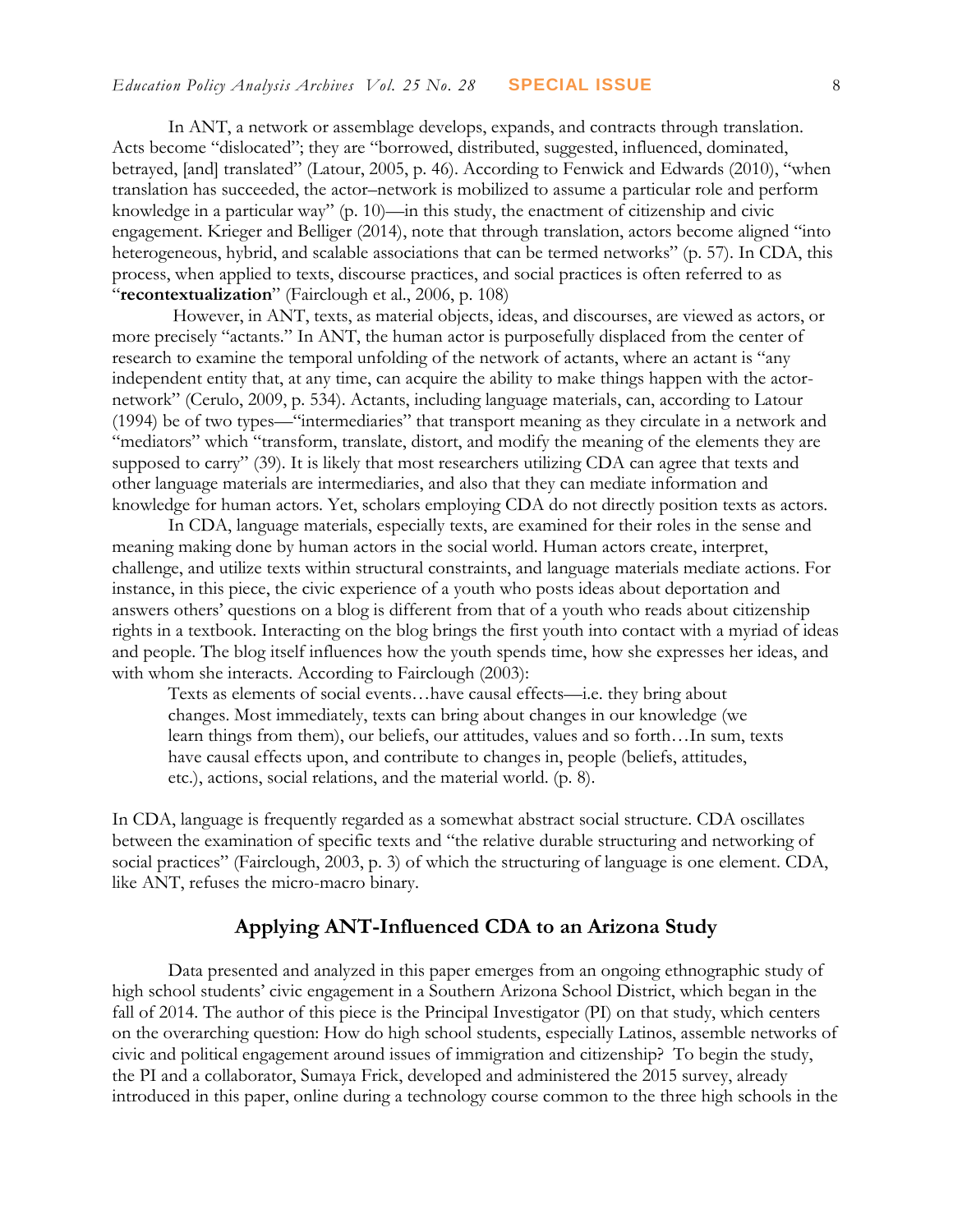district. Survey findings (*N*=857) indicate that the youth were concerned with multiple issues, including immigration and citizenship rights. They unanimously reported using Web resources and SNPs, more often accessed by hand-held mobile devices than computers, to gather information about, and act on, social and political issues. However, when asked how they most frequently engaged with these issues, the youth reported that they discussed them with friends, families, and at school. They also participated in clubs and groups associated with individual causes and issues especially those relating to immigration and citizenship.

The survey findings led to the second phase of the study, in which the PI collected interview, observational, and online and offline documents, between June 2015 and August 2016 (See Table 1). The second phase of the study is best characterized as a pilot for a three-year study of Latino high school students' civic engagement projected to begin in the summer of 2017. In phase two, I explored, more deeply, the findings of the survey through interviews, participant observation, and document analysis, in order to inform the development of the three-year study. Participants in the second phase of the study were recruited by what is often referred to as "snowball" or "chain" sampling, in which one participant—in this case, a student who had taken the initial survey recruited other another, and so on. This is typical of ANT-informed studies, in which the researcher aims to trace interactions and relationships between actors. Each additional participant was asked to suggest Web sites and SNPs from which I should collect information. The teachers, community members, and government officials in this phase were recruited directly by the PI who has a collaborative working relationship with the school district, and who has attended many community activities and events associated with citizenship and immigration rights in the past three years.

| ЯΓ | וו |  |
|----|----|--|
|    |    |  |

| Participants                           | Interviews/Personal     | Fieldnotes              | Documents           |
|----------------------------------------|-------------------------|-------------------------|---------------------|
|                                        | Communications          | (observations at public | (legislation,       |
|                                        | (emails, phone          | activities, events, and | curriculum, flyers, |
|                                        | conversations, face-to- | meetings)               | online threads and  |
|                                        | face dialogues)         |                         | posts)              |
| Latino students                        | 12/7                    | 6                       | 100                 |
| Teachers                               | 0/3                     | $\overline{0}$          | 2 (curricula)       |
| Elected officials                      | 7/2                     | $\overline{2}$          | 14 (14 online)      |
| Staff (Civic Ed.<br>groups)            | 6/6                     | $\overline{2}$          | $18(13)$ online)    |
| Members (Immigrant<br>advocacy groups) | 6/12                    | 4                       | $8(6)$ online)      |
|                                        |                         |                         |                     |

*Summary of Data Collected during the Second Phase of the Study*

The data from the 2015 survey were analyzed with the co-researcher with whom I developed and administered the survey. I transcribed all of the interviews, which I alone conducted. Pseudonyms and generic titles are used, and some identifying information has been slightly changed, in an effort to maintain confidentiality. Actual names and addresses of websites and SNPS that are public and open-access are used, but member-only online groups and individual online accounts of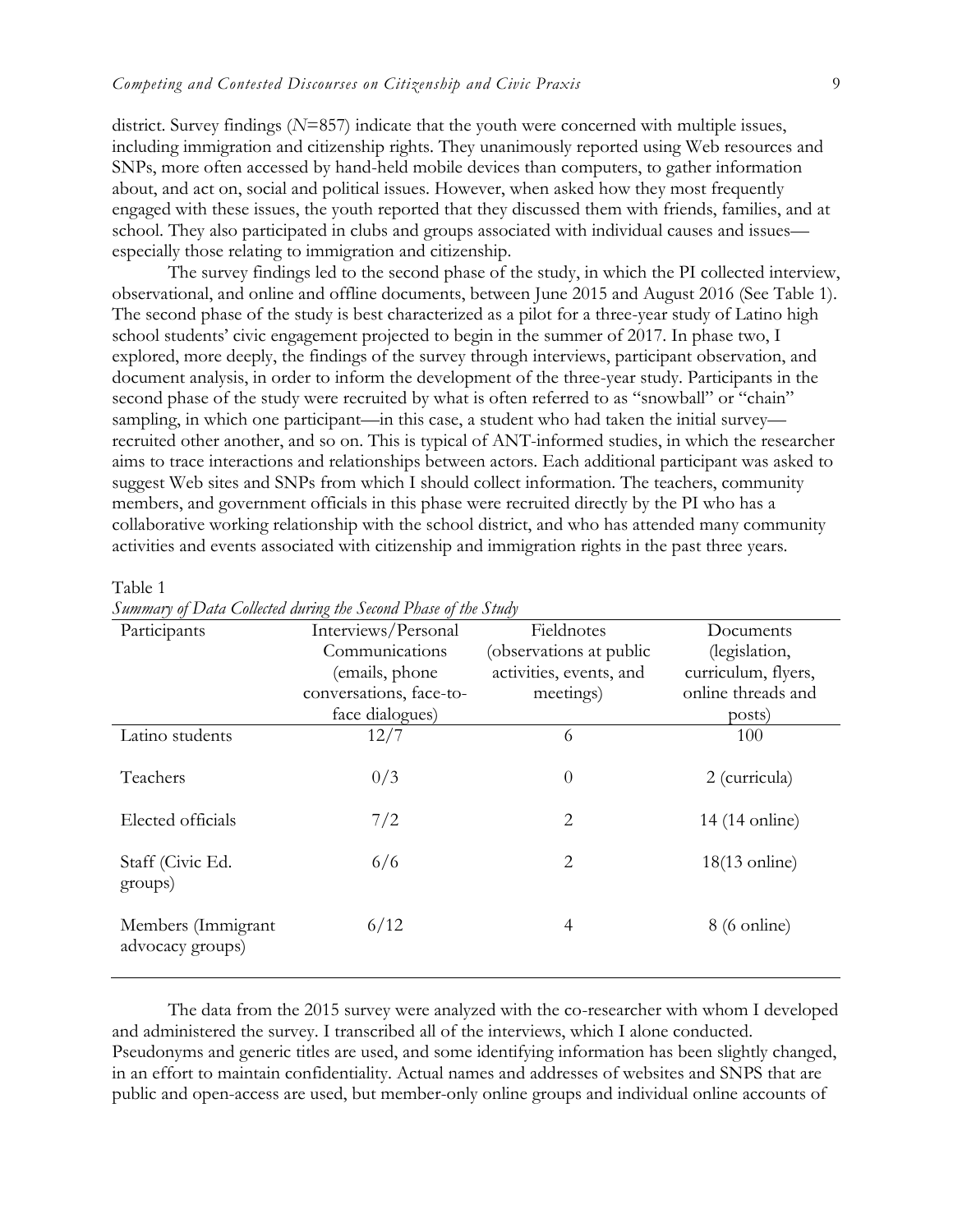youth are assigned pseudonyms. All data has been coded and managed using NVivo qualitative data analysis software. So far, data has been gathered topically, and analyzed under first level codes, such as "immigration," "civic action," and "e-praxis."

## **Talking and Doing Citizenship and Engaging Civically**

In the findings, which are organized into two interrelated themes, I "examine underlying issues of power, social inequality, (re)production of dominance, as well as the formation of identities within policy 'talk' and/or legislative texts" (Lester, Lochmiller, & Gabriel, 2016, p. 2). In the first theme, I focus on how discourses at the state level, across governing bodies and related organizations, impact social practices in schools. In particular, I discursively analyze how The American Civics Act (HB 2064), which was legislated in 2015, aims to test the civics knowledge and identities of Arizona high school students. The second theme aims to demonstrate how social practice—in this case, the students' online civic participation—influences discourse. It illuminates how youth practice or "do" citizenship through their online civic activities or "e-praxis." I demonstrate the ways in which "dominant ideologies are adopted or challenged, and in which competing and contradictory ideologies exist" (Tenorio, 2011, p. 184) by analyzing how youth's actions become part of a discourse on citizenship that differs from those set forth in state legislation and education policy centered on civic education. Findings and analysis in both sections address the research questions: In what ways are discourses of civic engagement and citizenship assembled, interpreted, understood, enacted, and contested in Arizona? What are the relationships between civic education policy, discursive enactments of citizenship, and Latino youth's online civic practices?

#### **The Impact of Dominant Discourses on Civic Education**

Civics education serves as a socially sanctioned way in which youth gain knowledge about national and state organization and governance, and become acquainted with structured government procedures. In Arizona, it has become situated by governing bodies and educational institutions as one of the only ways for the State to ensure the wellbeing and integrity of democracy. The Civics Education Initiative, an affiliate of the Arizona-based Joe Foss Institute, began, in 2014, to draw attention to the dire need for civic education. On its website, the text of the Initiative states the youth need to have:

civics and lessons on the Bill of Rights, Constitution, and how our government works are being left by the wayside. Students are not learning how to run our country, how government is meant to operate as outlined in the Constitution and Bill of Rights, and more importantly, the history behind how our country came to be – the philosophy behind America's values. ([http://civicseducationinitiative.org/about-](http://civicseducationinitiative.org/about-us/) $\frac{\text{us}}{\text{u}}$ 

The message of the Initiative, which has targeted programs and lobbying efforts in Arizona, is that students are citizens in waiting. Its discourse centers on creating patriots by "educating young people for citizenship [as] an intrinsically normative task" (Levine, 2010, p. 115). Students need to be initiated into their role as citizens through learning—usually memorizing—a canon of facts about history, legislation and government. In such education, notions of citizenship that emphasize the relevance of the nation-state are reproduced. Effective civic education in schools, then, in this discourse, should produce the kind of knowledgeable citizens that those in the Institute value.

The call for students to get a better civic education by the Civics Education Initiative was not new. An earlier study of civic education in Arizona claimed: "Arizona has pushed civic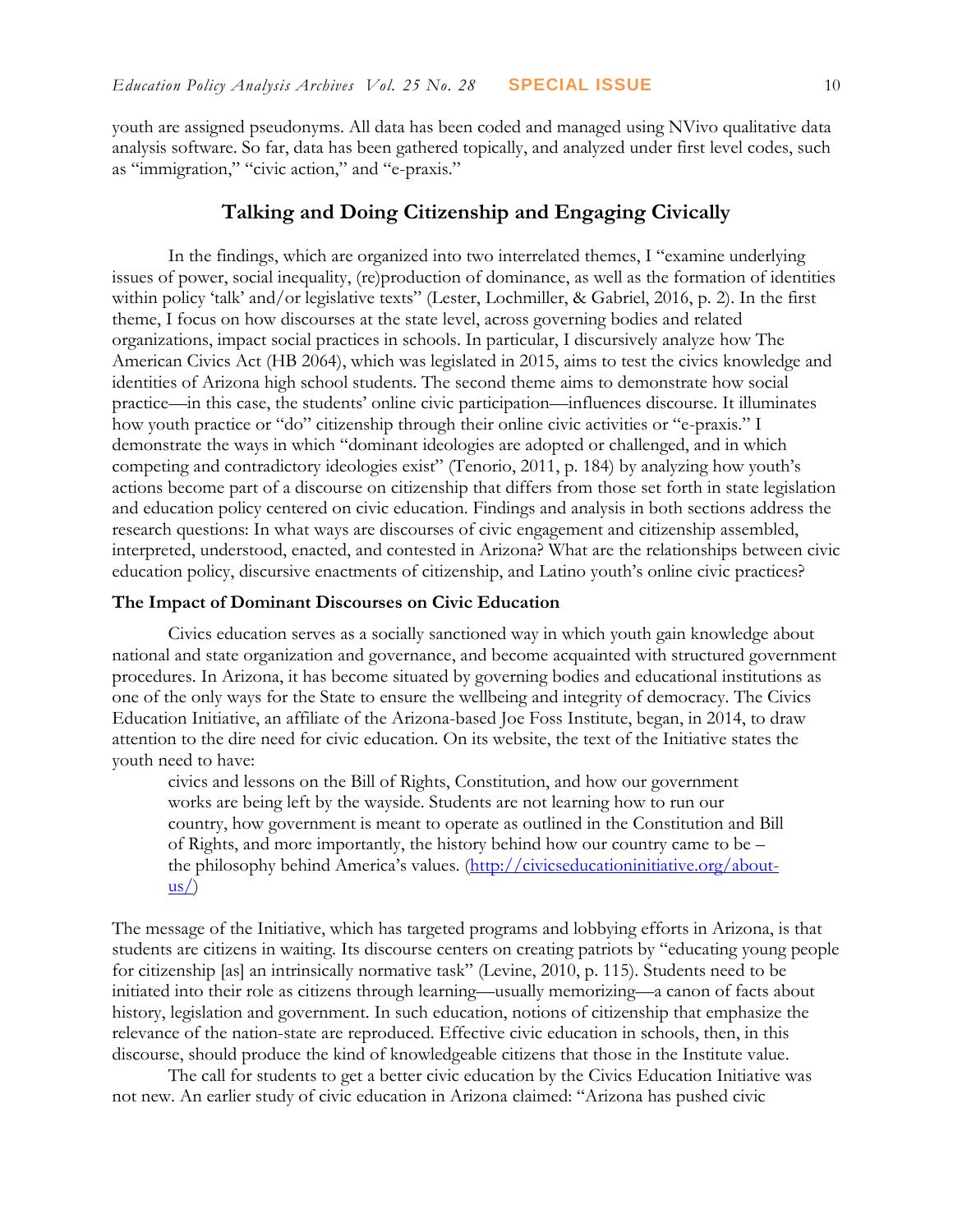education to the back burner… [and]…civic education is not being effectively delivered" ((Haas, Elliott, Hinde, Kaplan, & Schrade, 2009, p. 2). The report's authors expressed their conviction that "[c]ivic education *can* turn young people into fully-engaged citizens" (p. 2), and encouraged Arizona policymakers to use their report to inform future decisions about civics education in public schools. Since its publication, government officials, and lobbyists, including those associated with the Civics Education Initiative have integrated the findings of this 2009 study into a discourse supporting more robust civics education in public schools and The American Civics Act, even though the first author, Haas, was not in favor of the Act (Dale, 2015).

Leading up to the passage of The American Civics Act, portions of other studies, reports, and documents were also circulated and became embedded in the discourse surrounding the need for schools to place more emphasis on civics education. These bit and pieces of previous discursive events became taken up in an interdiscursive process that can be understood as an assemblage. In particular, the statistic that nearly two-thirds of Arizona high school students tested below proficient on the civics portion of the National Assessment of Educational Progress (NAEP) in 2006 was cited not only in the 2009 report by Haas et al., but also in at least two reports from The Civics Education Initiative, which was partially credited, through their lobbying efforts, for Arizona's adoption of The American Civics Act. On its website, the premise underlying the Act is offered: "It requires high school students, as a condition for graduation, to pass a test on 100 basic facts of U.S. history and civics, from the United States Citizenship Civics Test – the test all new U.S. citizens must pass…" [\(http://civicseducationinitiative.org/\)](http://civicseducationinitiative.org/). The Initiative presents the concept as set of simple and commonsense facts—without room for argument. The hegemonic message is this: If we want youth to be capable citizens, they need to know a set of standardized facts about the US, which should be taught in civics.

However, the discursive rationale for formal civic education represents not a set of circulating facts, but rather can be best understood as group of "factishes," convenient and necessary combinations of fact and fetish, which are embedded in sense making and evaluation (Latour, 2010). These factishes found their way into textual materials circulated by groups, such as The Civics Education Initiative, and were used to influence and persuade Arizona lawmakers and the public, to support The American Civics Act and civic education. The reports and websites became important elements in the discourse, and in translating or transforming legislators and laypersons into civic education supporters. From an ANT perspective, the "human and nonhuman alike become interlocking units—parts that, together, form a coherent whole" (Cerulo, 2009, p. 534), and that, here, contribute to the functioning and distributed action of a normative discourse.

All seven of the government officials interviewed in the study espoused the authoritative discourse. They reiterated the importance of civics education as the main avenue through which youth become "good and productive members of our State." According to a state official who serves on a regional education advisory board, "civics helps kids see themselves as citizens and get their place in the working of the state." He explains:

Civics, like we're now doing it in Arizona, makes it clear that we have expectations of citizenships…Arizona doesn't suffer slackers lightly. It's not a free ride. Do your part. That's not us. Not American….We teach them how a democracy works and what they can do to be part of it. (Interview, February 11, 2016)

In fact, the seven officials placed great emphasis on the responsibility that youth have to the State and, to quote a regional official, to the "laws of our land." The same authority suggested that while it is important for youth to "volunteer for politicians or causes and canvass or do phone banking or whatever," it is even more critical that they learn the laws and underlying reasons why Arizona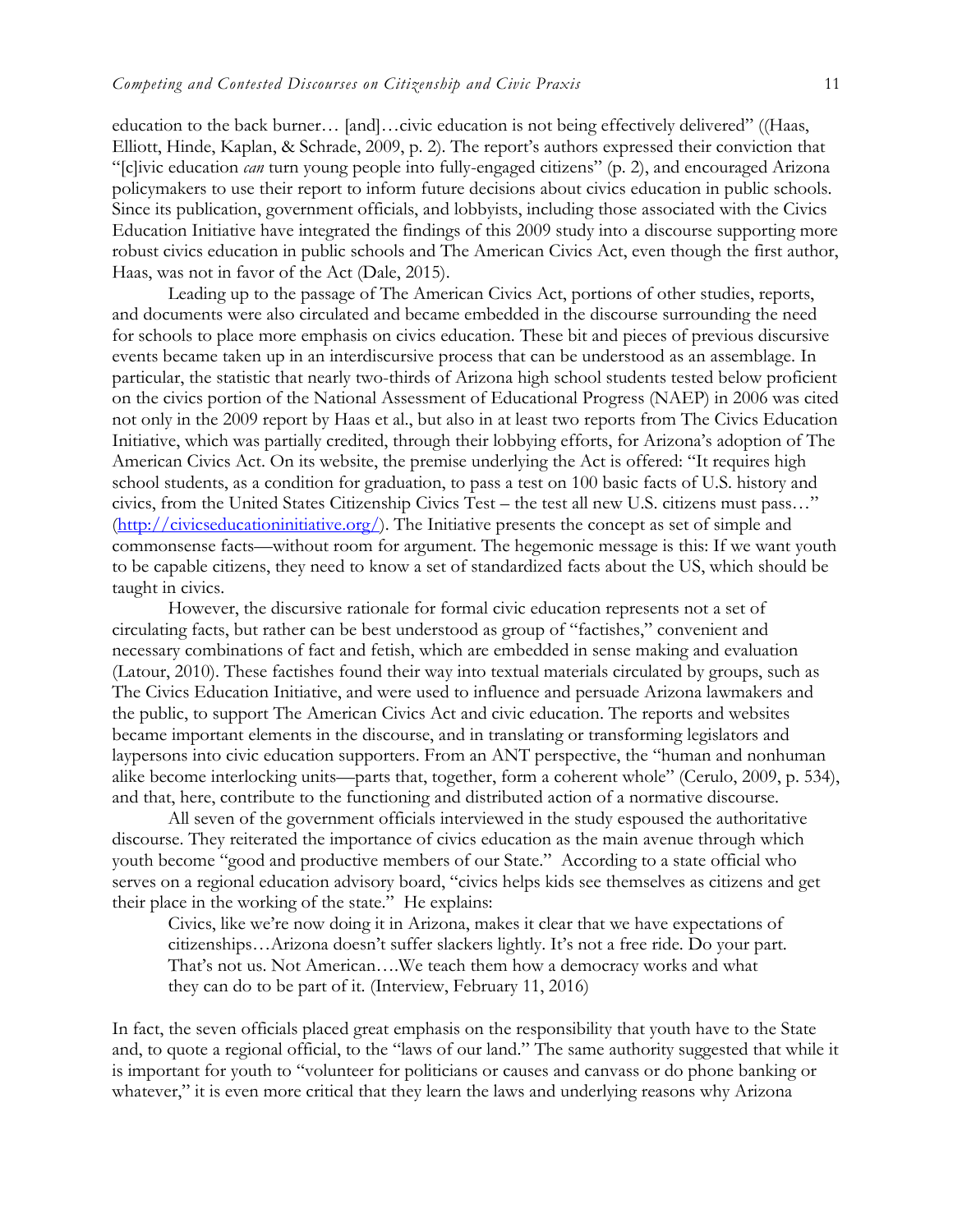works as it does (Personal communication, September 22, 2015). The discourse running through the interviews of the seven officials centers on preparing the "right" kind of citizens—ones who know, uphold, and if necessary, enforce the laws. What was absent in the narratives of the officials was the possibility that there are multiple ways to enact citizenship, including dissent and resistance. In fact, one official repeatedly coupled "citizen" with "good" and "Christian." He stated that the aim of a good civic education "was to make good Christian citizens like we've had through history in this great land" (Interview, May 14, 2016).

A staff member of one civic advocacy organization explicitly revealed the antiimmigrant/anti-Mexican sentiments that some suspect undergirds the push for the Act. She explained:

Look, we've got lots of immigrants here, and I'm not saying they shouldn't be here. No one is saying the legal ones shouldn't be here. They're Americans…. They've got to act American. They need to just be like responsible citizens, do their part, and everything goes well…. Their kids have to learn early on this is how we do it in our country… It's better if we just teach them. (Interview, November 6, 2015)

In her explanation, responsible citizens are those who "act American," which is a thinly veiled code for those who "act White" rather than Mexican. Further, "we"—those of us who do act like Americans—should be the ones to teach immigrants' children how to act, presumably so they don't act like their parents. This teaching is best done, according to her and the other adults interviewed in the study, through formal civic education. Five of the other adults interviewed stated that, for Mexican youth, who are not "legal," or lived with family members who are undocumented, having civic education helps them understand the importance of citizenship. One regional official stated that "by delivering these kids a strong civics curriculum, we'll help them see why being illegal is not the way to go" (Personal communication, August 11, 2015).

For Arizona youth, especially those who are not, because of citizenship status or age, allowed to vote, there are, according to the discourse examined in this section, limited ways to enact their civic responsibilities. The slots for participants to act as citizens are premised upon youth being provided civics education in schools. All of the potential ways in which youth can engage, as suggested by the adult study participants, center on actions perceived essential to good citizenship and governance, which depend on compliance and consensus through conventional channels. Youth's participation is narrowly defined through legal and social notions of well-established civic practices. Youth are to "just act like citizens," remarked an Arizona elected official.

The discourse that youth—especially immigrant youth, and even more specifically, Latino youth—need a formal civics education in order to act like citizens, whether or not they have been granted legal citizenship status, permeates much of Arizona. This discourse reflects the solidification of knowledge and guides discursive and social action. It enables a particular reality that fits with the nationalist tendencies of Arizona law. It becomes "defined by the activities participants engage in [namely, civics education], and the power enacted and reproduced through them" (Tenorio, 2011, p. 187). The discourse, or a combination of related discourses, which we can call a nationalistic discourse, serves the particular histopolitical and social context of Arizona. One result of such discourse is The American Civics Act.

**The American Civics Act.** The American Civics Act requires high school students to correctly answer at least 60 out of 100 questions on a multiple choice exam based on the civics portion of U.S. Citizenship and Immigration Services' naturalization test, which is passed on the first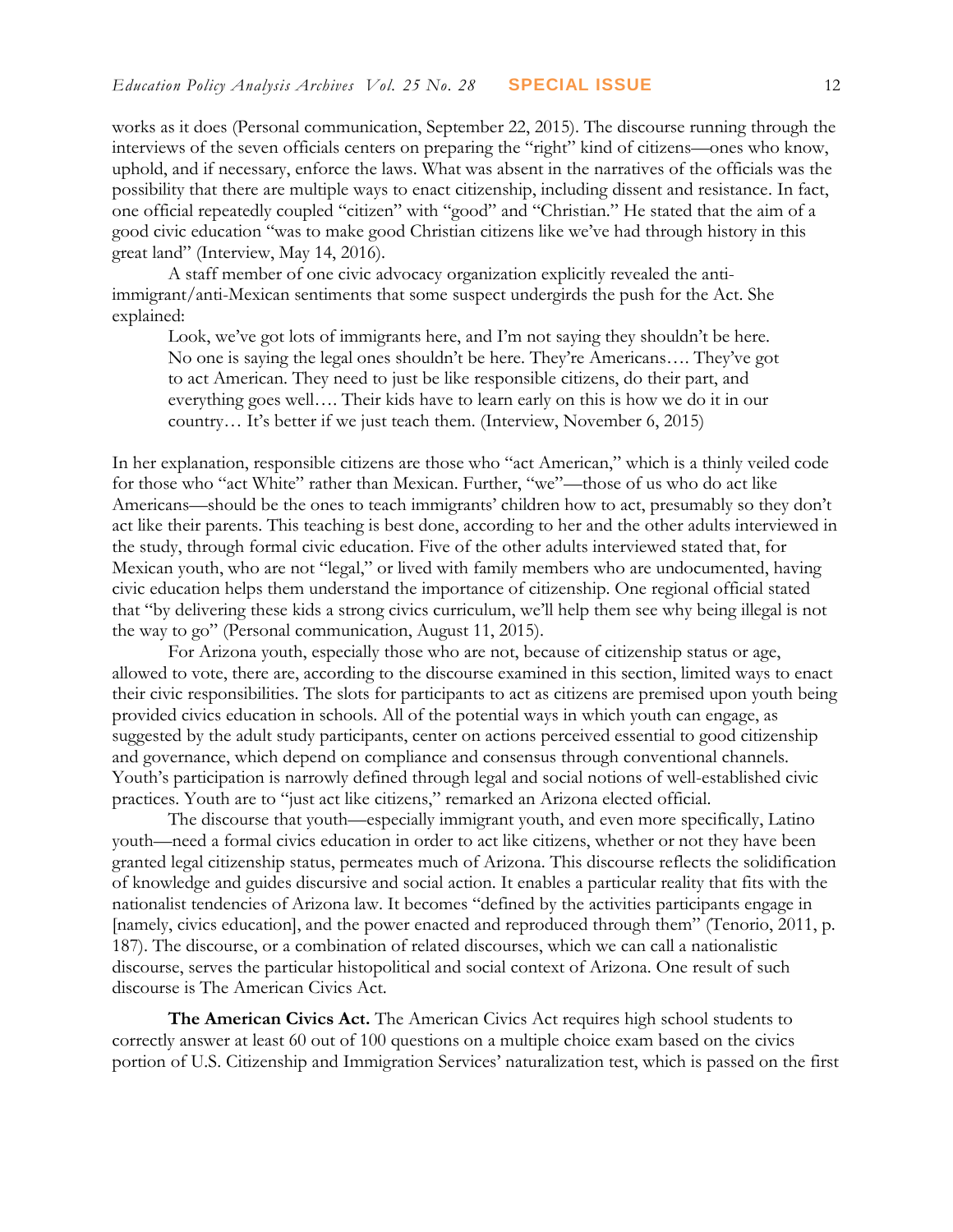attempt by 91% of immigrants taking it to gain citizenship.<sup>1</sup> According to the Civics Education Initiative website: "[It] is a first step to ensure all students are taught basic civics about how our government works, and who we are as a nation…things every student must learn to be ready for active, engaged citizenship." Next steps, according to a civics education advocate, who volunteers for We the People, a network of state and national organizations the offers civic textbooks and resource materials for public schools in Arizona, are for the "State to update its civic education materials and offer updated professional development to social studies teachers…Everyone must get on board and wise up to civics" (Personal communications, January 15, 2016).

A government official added that "schools needed to reorient [themselves] to the significance of civics" (Interview, June 9, 2015). Certainly, schools will need to attend to the legislation, which imposes onto high schools new discursive practices that will ultimately alter some of the work done by administrators, teachers, and students, just as the high-stakes testing in English and mathematics demands of No Child Left Behind did. One high school history teacher, who uses a pseudonym, wrote on an invite-only Facebook group for Phoenix teachers: "Now my principal will care more about what is going on in my classroom...I might even get better supplies, some new texts…I'll definitely see my value rise…" Others responded that they would need to "step up their game" in teaching civics, but that they looked forward to the challenge.

Infusing state government discourse into public schools via The American Civics Act is a good example of the iterative relationship between the government and the populace, especially in matters of civics and citizenships. It is also reflective of the ways in which private interests, like those of The Foss Institute, whose motto is "Patriotism Matters," circulates in discourses and then becomes embedded in government practices. Public schools are often positioned as the mediators between those governing and those being governed—as the arbitrator of discourse and practice. Fairclough et al. (2006) summarize that:

the ways in which conceptions/preconstructions of citizenship may be very implicit and highly embedded within social practices. The discourses, practices, and materialities of governance inevitably make available to people from a range of resources out of which specific instances of 'citizenship' can be assembled. (p. 100)

For youth who are required to pass the civics examination, one way—perhaps, the most important way as evidenced by the data in the last section—the government expects them to form their identities as citizens is by demonstrating their knowledge on a standardized multi-choice exam. With some irony, even youth who do not hold legal citizenship are expected to pass the examination. The test serves as a material correlation of citizenship; as a text, it is embedded with what Billing (1995) has referred to as "banal citizenship," characterized by an agreed upon set of information, which the accumulation and mastery of signifies that one is, indeed, a citizen. The examination's limited attributes are a result of "qualculation," a process described by Callon and Law (2005) through which arithmetic and qualitative elements are latched together in acts of calculation. Through qualculation, variable, and somewhat abstract phenomena, such as citizenship identity and civic engagement, are rendered coherent and calculable.

The mandated exam is part of a national, if not international, discourse on education and accountability, in which exams are part of what Suchman (1994) refers to as "technologies of accountability" (p. 188), in which accountability can become an evaluation or calculation—a measured way of categorizing, classifying, and reckoning knowledge and practice. Gorur (2011) notes that "'accounting for' involves explanations—making connections between events to explain

 $\overline{a}$ 

<sup>1</sup> (https://www.uscis.gov/sites/default/files/USCIS/Office%20of%20Citizenship/Citizenship%20Resource %20Center%20Site/Publications/100q.pdf.)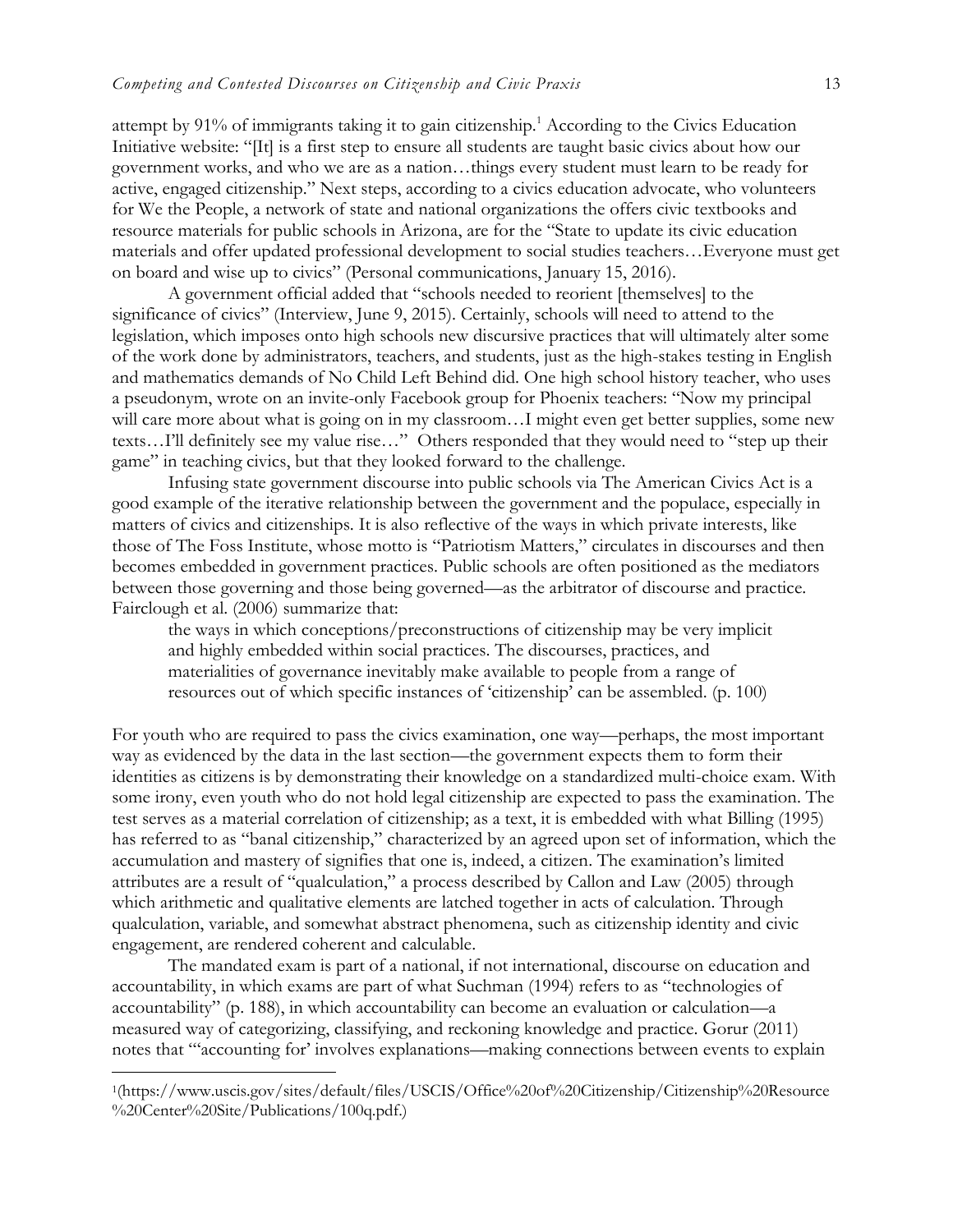(or explain away) situations" (p. 6). In this case, the civics exam is enacted as the necessary governmental intervention in an educational, and societal, crisis discursively portrayed and performed as a threat to the well-being of the republic in Arizona. As an accountability tool, crafted from intersecting texts, discourses, and practices, the test privileges a certain form of citizenship and civic knowledge, while ignoring others, such as the online engagement of youth discussed in the next section.

#### **The Potential Impact of Youth's Social Practices on Discourse**

While The American Civics Act was supported, by many teachers and politicians, as an important accomplishment toward creating a more engaged citizenry, others, like Arizona State Senator David Bradley, the lone Senator who opposed the Act, notes that that simply passing another graduation requirement does not equal equals greater civic involvement. In an interview in Truth Revolt, he states: "My point now is tests don't make citizens, citizens are tested by their actions" (O'Connor, 2016). Others have opposed the exam because of its reliance on multi-choice questions, the answers to which are often memorized (Greenblath, 2015).

Citizenship is participatory, and the youth in the study demonstrated through their actions that they understand that citizenship is all too often a "membership category, which is bound to the legal-administrative framing and its communicative realization in terms of social positioning" (Bora & Hausendorf, 2006, p. 26). Being civically engaged and the ways of enacting citizenship are intricately dependent on the interactional social positioning between participants, where participants include the state, lesser governing bodies, policies, institutions, groups, and individuals. As described by Alejandro, an 18-year-old high school graduate, "being a citizen, or doing what's right, cuz we aren't all citizens, means having an opinion, taking a stand, and doing something about it…not waiting for someone else to do it" (Interview, March 8, 2016). The other 11 youth interviewed echoed Alejandro's vision of citizenship—one of being civically active. All of them relied on some combination of Web resources and personal contacts, including those at home, schools, and churches, to get information about protests, rallies, and petitions related to immigration, deportation, and citizenship. However, nine of the 12 youth noted that they relied on the Web, mostly SNPs like Facebook, Twitter, Vine, and Tumblr, to "spread the word" and to set up face-toface civic actions.

Combining online and offline actions was exemplified by Cynthia, who posted, on her Tumbler page, the caption "Sí, se puede" under a protest flyer after Obama's DAPA (Deferred Action for Parental Accountability), a program intended to keep undocumented adults with U.S. born children in the U.S., was legally blocked (May 19, 2015). Cynthia, like nine of the other youth interviewed, purposefully uses a combination of SNPs and face-to-face actions to exert her rights as a citizen, the rights denied her parents because they are undocumented. She explains:

It's like not enough to blah, blah, blah on twitter or whatever. You like need to set it up [online] and then go do it….I use Tumblr, Snapchat, Twitter, Vine to get out the word—to say, like this is going on, here's the info, now get there and do it. (Interview, April 17, 2016)

According to James, an 18-year-old who graduated in 2016, going back between online and offline spheres is "just totally normal…not something to be made a thing of…it's what we do." (Personal communication, June 15, 2016). Most of the youth in the study agree, noting that they wouldn't necessarily know how to become involved civically without SNPs, but admit that they become more excited by offline pro-immigration activities and events.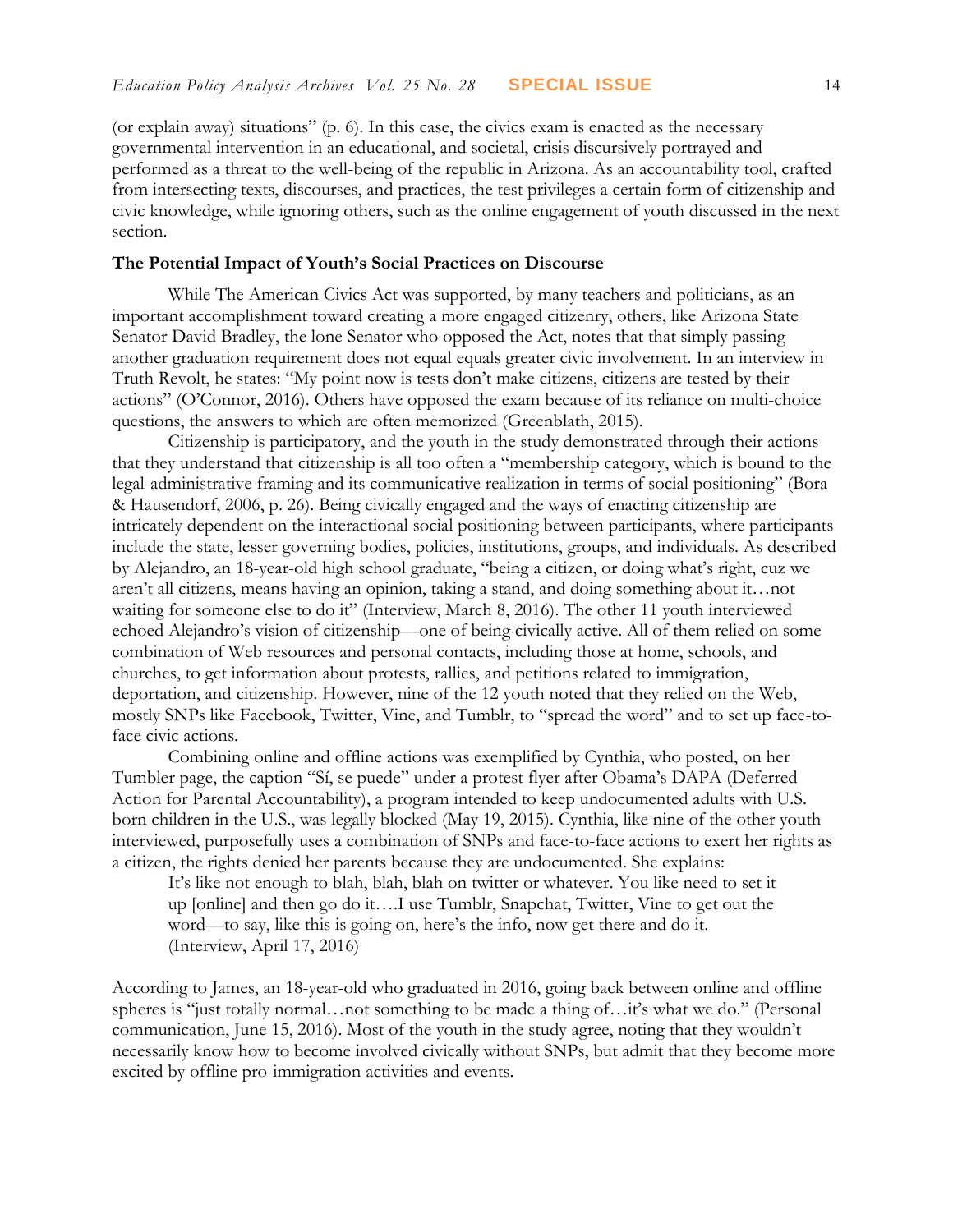Assembling both online and offline elements into a larger network of civic engagement, these youth proposed a discourse about citizenship and participation quite different from the one reified in government documents and education policy. Instead of discussing citizenship as a status one achieves by having particular (tested) knowledge, the youth all agreed that "doing something" was inherent to their understandings of citizenship. Cynthia summarized the tensions between the official status of citizenship and her approach to citizenship:

It can't be like they [the government] say. It's like not about knowing who was the president back then or who sits on the Supreme Court…It's about using that info, or challenging that that is the info…I'm definitely like about putting what I know to action, to doing things…that's being a citizen. (Interview, April 17, 2016)

Cynthia and other students' discourse around what being an engaged citizen is differs most dramatically from the authoritative discourse in its emphasis on action, on actually doing things to demonstrate, or enact, your citizenship. For the Latino youth, knowing information about the government, the country's history, and politics is not sufficient to render you a citizen. Citizenship, for them, requires acts.

Even the three students in the study who were undocumented, or who lived with undocumented family members, placed emphasis on action. They stated that they mostly used SNPs to take action. One, Jessica, said she is "into creating petitions on sites like Care2Care" because there she can see how many people her petitions reach. She explains:

I like seeing the numbers grow and well, then I don't have to let my family [who has undocumented members] know what I'm doing. They're scared I'll get caught or something and ICE [Immigration and Customs Enforcement] will show up at our door. But, I'm not doing nothing wrong…I'm exerting my rights…I'm scared, but it's my right as a citizen. (Interview, July 13, 2016)

In fact, Jessica and five other students declared that they were afraid of getting arrested or drawing ICE attention to their families and friends. One, Pablo, succinctly summarized the fear: "Miss, I have two people talking in my head when I do something. One says, 'you better do this,' and the other says, 'you better not do this or else.'" (Interview, July 13, 2016). He said the first voice usually wins because what are at stake are not only his rights, but his friends, his families, and all the people of Mexican-descent.

The youth take action, sometimes at some personal risk, to dismantle the structures and practices around citizenship, freedoms, and rights that they deem unfair. Fairclough's (1993) discussion of the bounds of discursive practice, in general, illuminates the narrow discourse surround formal civics education, and also speaks to the limits the youth aim to subvert with their actions. He explains:

The seemingly limitless possibilities of creativity in discursive practice suggested by the concept of interdiscursivity—and endless combination and recombination of genres and discourses—are in practice limited and constrained by the state of hegemonic relations and hegemonic struggle. Where, for instance, there is relatively stable hegemony [like schools], the possibilities for creativity are likely to be tightly constrained. (p. 137)

The youth, because of the constraints, and the dangers of participating in more traditional forms of civic engagement, such as canvassing and volunteering, that can prompt unwelcomed inquiry into their and their family's citizenship statuses, opt to use online avenues, to exert civic force on issues that matter to them.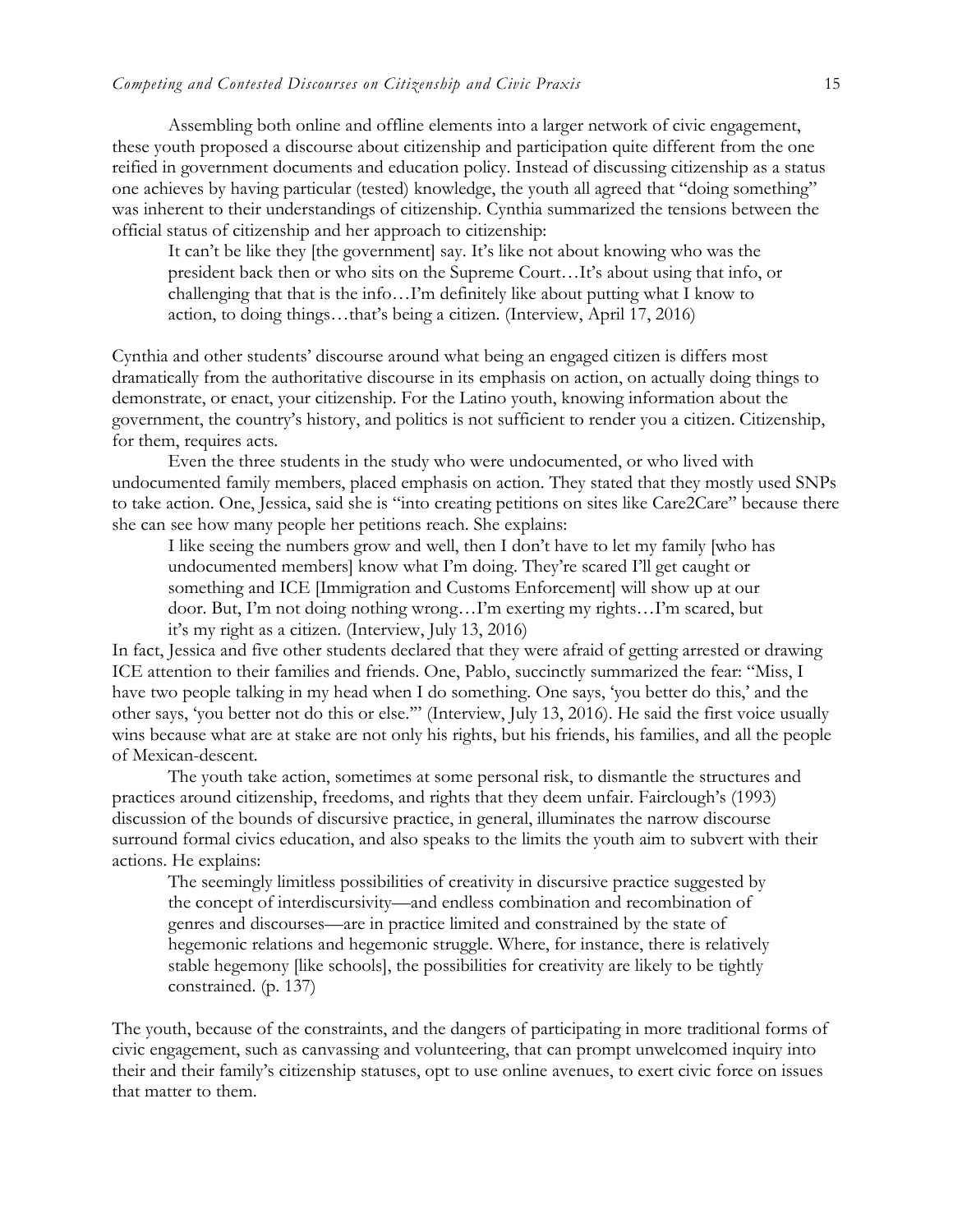Javier, a 17-year-old high-school senior, started two Facebook groups, one devoted to opposing the deportations of Mexican parents and the other tracking the abuses of SB1070, a 2010 piece of Arizona legislation that allows police offers to determine an individual's immigration status during a lawful stop, detention, or arrest. At the time of his interview, 3,549 people followed his SB 1070 page. When asked about why he started the pages, he outlined his thoughts on activism and civic praxis:

Anglos don't post about the abuses of laws, I mean the illegalities and all. They post cute little kitties and comics and shit that makes them look like dumb asses, dumb asses with too much time….I'm Chicano. I'm angry. Sometimes out of my head angry, Miss. I'm political, you know. Call it civically engaged or whatever. I call it woke…Can't be sitting on my ass, waiting for someone to make my situation better, to get my parents back into this country, to keep my sister safe, to know the law inside and out…It's up to me…I am up to it. (Interview, May 9, 2016)

Javier understands the stratifications along racial, ethnic, class, and linguistic lines in Arizona, and his e-praxis serves to disrupt those lines, if only among limited networks. His online discursive practice and the language materials he produces and shares online aim to change social practice. "I just want," he says, "to make a difference, to make it okay to be Mexican in America." Because hegemony, enacted, reified, and challenged through discursive acts "is a more or less partial and temporary achievement, an 'unstable equilibrium' which is a focus of struggle, open to disarticulation and rearticulation" (Fairclough, 1993, p. 137), we can imagine that the actions of Javier and other youth may make a difference.

Again, the structure of the youth's responses stand in contrast to those of the adults in the study. The students' focus on how they are putting knowledge to work, in efforts to make change. They do not talk about a particular canon of knowledge related to citizenship and they do not, like the adults, suggest that formal civic education in schools, is what makes a difference in the way they take action civically or politically. Instead, they center their discourse on how they can work for change, "make a difference," or "put what they know to work." The youth talk about how they exert their rights.

One tangible way in which the youth's e-praxis is obvious is in the way their online activities supplement their formal civics education. Ten of the youth stated that what they read and did online around issues of immigration, DAPA, and DACA, helped them understand some of their civics lessons. Pablo makes the connection clear. He explains:

I didn't know why I should care about the Electoral College…. Miss, I don't mean to be disrespectful. I just didn't get it. No one in my family can vote [because of their immigration status] and I'm too young. Then, I started following *Mi Familia Vota* [a national non-profit civic engagement organization that advocates on social and economic issues that impact the Latino community]

[\(http://www.mifamiliavota.org/\)](http://www.mifamiliavota.org/). I started seeing how voter redistricting and new voter laws were hurting my people, and I paid attention…to both sides, I got to see the big debate. (Interview, April 20, 2016)

The online information, or texts, accessed by Pablo and the other youth in the study are important as they are "the semiotic dimensions of [discursive] events" (Fairclough, 2009, p. 164), in which are embedded differing discourses and traces of contrasting ideologies (Weiss & Wodak, 2003). They are appropriated and interdiscursively "put into practice by enacting, inculcating, or materializing them" (Tenorio, 2011, p. 186). In textual form, the discursive event is demystified and made accessible to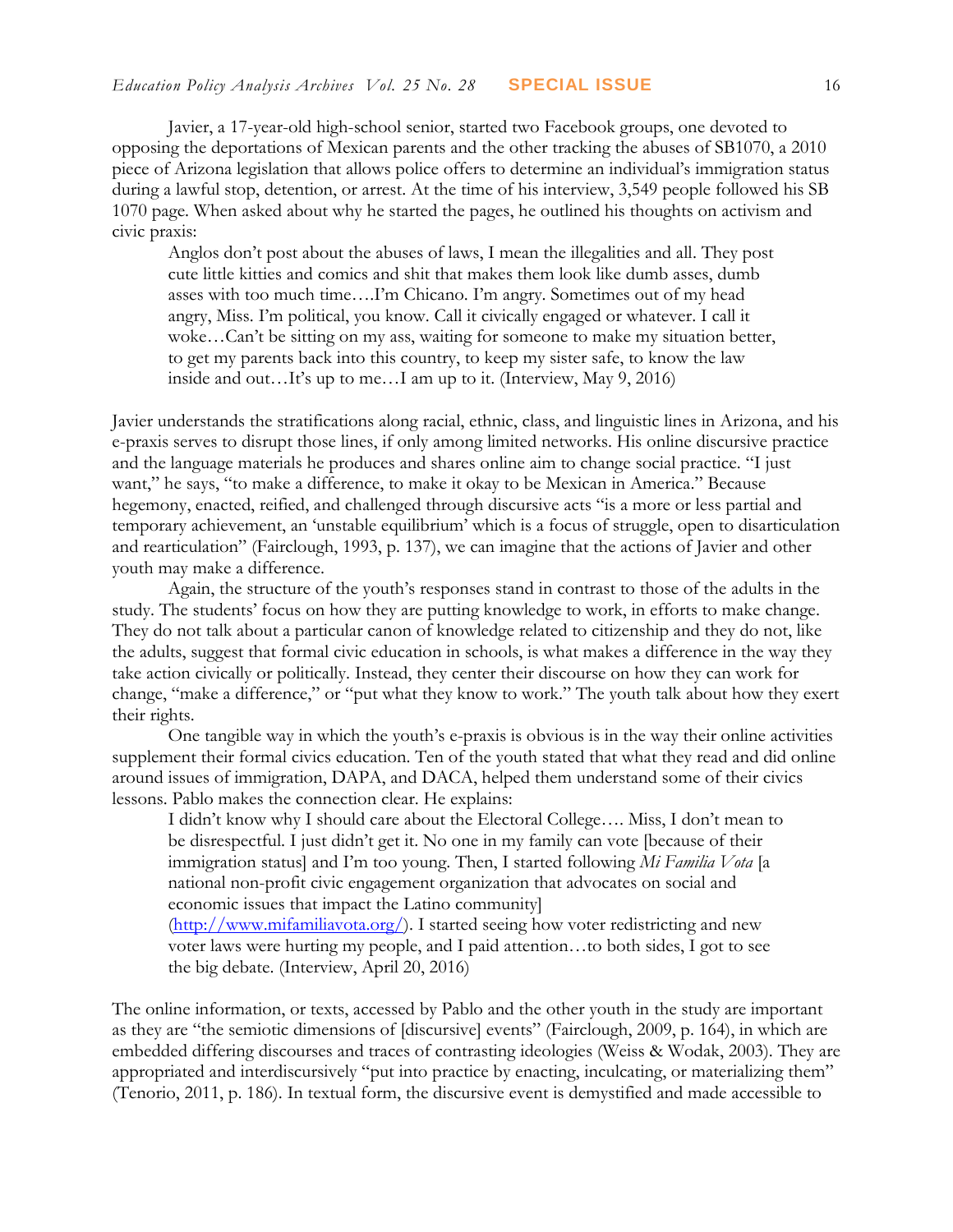wider participation. The online texts become part of intertextual chain or assemblage, in which the youth engage in the interdiscursive process of selectively and innovatively drawing together multiple elements to inform their discourses.

More broadly, though, it is still unclear whether, over time, the civics classes at schools might come to better reflect what youth are actually doing, if they might integrate ways of acting civically online into the lessons and assignments. The survey findings indicate that prior to the taking of the exam, the youth did not know information they would be expected to recount. When asked what they thought would be on the new civics exam and given eight possible answers, 47.6% or 308 youth replied "I do not know;" 38.49% responded "social issues" and 32.46% chose "current events." The students were also able to provide additional comments on this question. Of the 20 comments, three stated that what was to be tested was irrelevant to civics; one of them noted; "Nothing relevant to what's important." Another replied: "A single test should not define us, because anyone can fail the stupid ass test. School isn't for the kids anymore, it's more for the government." (Survey, May 13-15, 2015). To further probe any connections between what youth are doing and what is being taught in civics classes, the next phase of data collection will include an examination of the civics curriculum, interviews with the teachers, observations of civic lessons, and civic exam results.

#### **Reconceptualizing Civic Engagement**

The ways in which the Latino youth in this study engage civically are exciting. They draw together their online and offline networks, and allow them to participate, and potentially direct, discourses around contemporary issues, such as immigration. The online spaces of activity, especially SNPS serve as portals into the youth's ideas and feelings. According to Rosa, a high school senior, "on Facebook, I can express my true feelings about my family's suffering and my fears about deportation" (Personal communication, August 25, 2016). Importantly, although in need of further analysis, youth in the study also interacted online with those with more diverse views than those held by their friends and family. For instance, on a Webpage that retold the story of an undocumented mother's fear for her U.S.-born children if she were deported, Cynthia commented that "the destruction of Mexican families is the real crisis, not illegal immigration." The post made directly after hers, read: "So she [the mother in the story] has been in the US illegally for 17 years without bothering to file for citizenship—not much sympathy from this end…" Cynthia showed me the online conversation thread on her smart phone. She then explained how that and other posts help her realize how angry people are at "my people," and it convinced her to become involved with Keep Tucson Together, a legal clinic that aids people completing immigration applications.

The civic actions taken by youth, especially online, need to be recognized as crucial participation, and more must be done to understand how, for instance, Cynthia, uses what she learns in the online platforms, to develop as a citizen. I encourage research on citizenship and civic involvement to include formal public participation and well-established practices, but also studies that explore the enactments of citizenship and engagement outside of institutions. I look forward to more scholarship centered on the ways in which various forms of participation intersect, conflict, and create a dialectic process of citizenship. As demonstrated in this paper, these forms are often in response to the others, and therefore need to take into account the dialectic between the formal and informal practices of citizenship and civic engagement. In particular, for youth of Mexican-descent, who are all too often disregarded in discourses of civic engagement in Arizona, and for others who experience exclusion from governments, documenting what they actually do civically is important to our understandings of civic practice.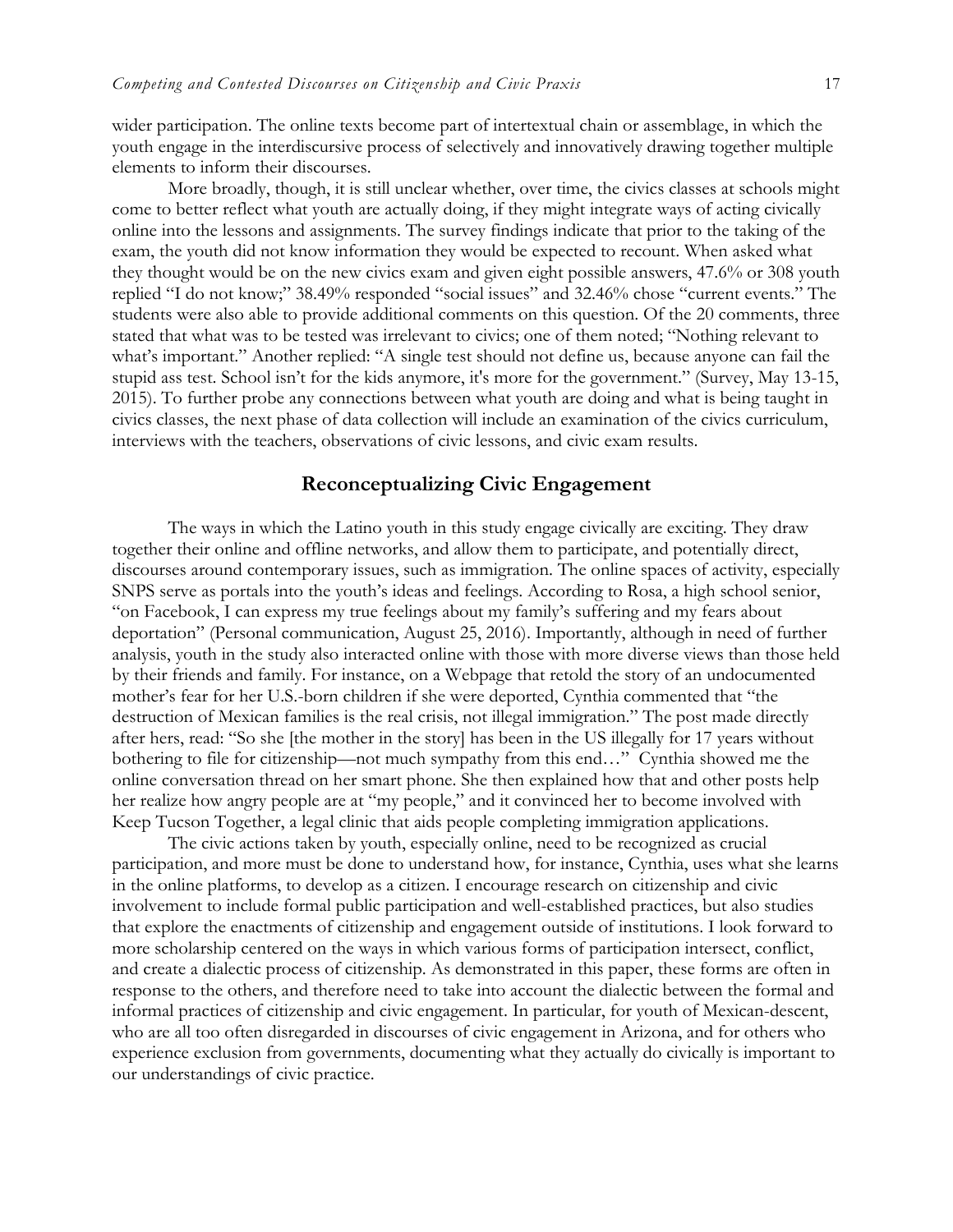To further theorize and study citizenship discursively, researchers can explore in detail the social positioning and network building inherent in the enactment of citizenship. As Fairclough et al., 2006) remind us: "the empirical analysis must explore the dynamic relationship between normative, social, institutional and theoretical pre-constructions of citizenship and what is communicatively achieved in participatory events" (p. 102). The tensions between authorized categories of citizenship and civic practice and varied participatory forms of these categories must be illuminated. The discourses or ways of representing particular views of citizenship and civic engagement can be examined in a combination of macro and micro analysis. For me, despite the differences between ANT and CDA, considering the assemblage of discursive events adds not only methodological direction, but also more explicit linkages between texts, discursive practices, and social practices.

## **Acknowledgements**

The author thanks Sue Winton and Sumaya Frick who have been collaborative influences and inspirations in the development of her ideas and inquiry on citizenship and civic engagement.

#### **References**

- Abowitz, K. K., & Harnish, J. (2006). Contemporary discourses of citizenship. *Review of Educational Research*, *76*(4), 653-690. [https://doi.org/10.3102/00346543076004653.](https://doi.org/10.3102/00346543076004653)
- Abu El-Haj, T. R. (2007). "I was born here but my home it's not here": Educating for democratic citizenship in an era of transnational migration and global conflict. *Harvard Educational Review, 77*(3), 285-316. [https://doi.org/10.17763/haer.77.3.412l7m737q114h5m.](https://doi.org/10.17763/haer.77.3.412l7m737q114h5m)
- Banks, J. A. (2008). Diversity, group identity, and citizenship education in a global age. *Educational Researcher*, *37*(3), 129-139. [https://doi.org/10.3102/0013189X08317501.](https://doi.org/10.3102/0013189X08317501)
- Bennett, W. L., Wells, C., & Freelon, D. (2011). Communicating civic engagement: Contrasting models of citizenship in the youth web sphere. *Journal of Communication, 61*(5), 835-856. [https://doi.org/10.1111/j.1460-2466.2011.01588.x.](https://doi.org/10.1111/j.1460-2466.2011.01588.x)
- Bennett, W. L., Wells, C., & Rank, A. (2009). Young citizens and civic learning: Two paradigms of citizenship in the digital age. *Citizenship Studies, 13*(2), 105-120. [https://doi.org/10.1080/13621020902731116.](https://doi.org/10.1080/13621020902731116)
- Bers, M. U. (2008). Civic identities, online technologies: From designing civics curriculum to supporting civic experiences. In W. L. Bennett (Ed.), Civic life online: Learning how digital media can engage youth (pp. 139-160). Cambridge, MA: The MIT Press.
- Billig, M. (1995), *Banal nationalism.* London: Sage.
- Bora, A. & Hausendorf, H. (2006). Communicating citizenship and social positioning: Theoretical concepts. In H. Hausendorf & A. Bora (Eds.), *Analysing citizenship talk: Social positioning in political and legal decision-making processes*, (pp. 23-49). Philadelphia: John Benjamins Publishing. [https://doi.org/10.1075/dapsac.19.04bor.](https://doi.org/10.1075/dapsac.19.04bor)
- Bourdieu, P., & Passeron, J. C. (1990). *Reproduction in education, society and culture* (Vol. 4). London: Sage.
- Callon, M., & Law, J. (2005). On qualculation, agency and otherness. *Environment and Planning D: Society and Space*, *23*(4), 717-733. [https://doi.org/10.1068/d343t.](https://doi.org/10.1068/d343t)
- Cammarota, J. (2007). A social justice approach to achievement: Guiding Latina/o students toward educational attainment with a challenging, socially relevant curriculum. *Equity and Excellence in Education*, *40*, 87-90. [https://doi.org/10.1080/10665680601015153.](https://doi.org/10.1080/10665680601015153)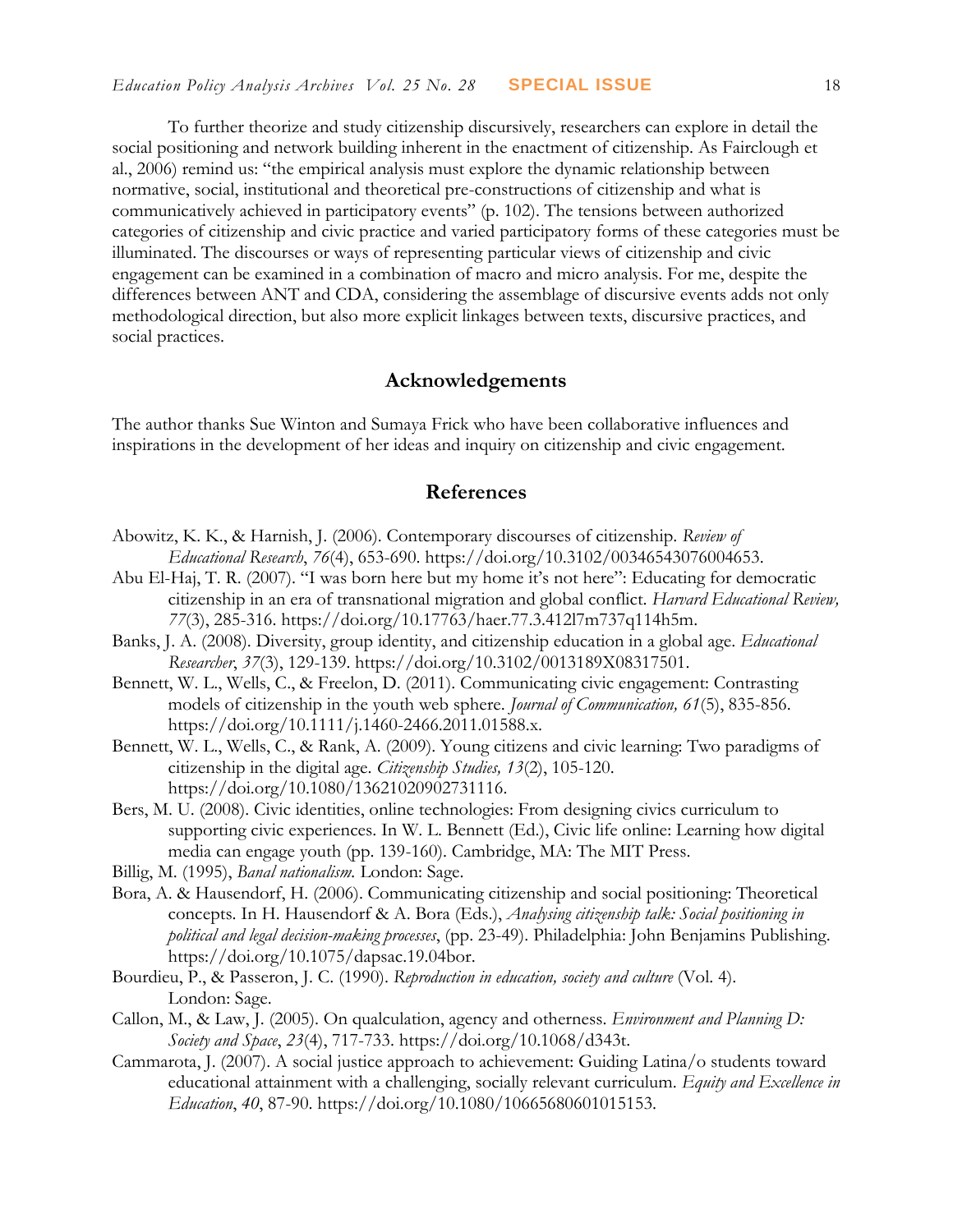- Cammarota, J., & Fine, M. (Eds.) (2008). *Revolutionizing education: Youth participatory action research in motion*. New York: Routledge. [https://doi.org/10.1080/10665680601015153.](https://doi.org/10.1080/10665680601015153)
- Campbell, D. E. (2007). Sticking together classroom diversity and civic education. *American Politics Research, 35*(1), 57-78. [https://doi:10.1177/1532673X06294503.](https://doi:10.1177/1532673X06294503)
- Campbell, D. E. (2008). *Why we vote: How schools and communities shape our civic life.* Princeton, NJ: Princeton University Press.
- Case, R., & Clark, P. (Eds.). (1999). *The Canadian anthology of social studies: Issues and strategies for teachers.*  Vancouver, BC: Pacific Educational Press.
- Castells, M. (2015). *Networks of outrage and hope: Social movements in the internet age*. Second edition. Malden, MA: Polity Press.
- Cerulo, K. A. (2009). Nonhumans in social interaction. *Annual Review of Sociology 25*, 532-552. [https://doi.org/10.1146/annurev-soc-070308-120008.](https://doi.org/10.1146/annurev-soc-070308-120008)
- Coleman, S. (2008). Doing IT for themselves: Management versus autonomy in youth ecitizenship. In W. L. Bennett (Ed*.), Civic life online: Learning how digital media can engage youth* (pp. 189-206). Cambridge, MA: The MIT Press.
- Dale, M. (2015, January 16). Teachers sound off on new law requiring civics test. *Arizona Daily Star*. Retrieved from [http://tucson.com/news/local/teachers-sound-off-on-new-law-requiring](http://tucson.com/news/local/teachers-sound-off-on-new-law-requiring-civics-test/article_5d76ad8a-4171-5932-b3c1-72653d95b233.html)[civics-test/article\\_5d76ad8a-4171-5932-b3c1-72653d95b233.html](http://tucson.com/news/local/teachers-sound-off-on-new-law-requiring-civics-test/article_5d76ad8a-4171-5932-b3c1-72653d95b233.html)
- Das Gupta, M. (2006). *Unruly immigrants: Rights, activism, and South Asian politics in the United States*. Durham, NC: Duke University Press. [https://doi.org/10.1215/9780822388173.](https://doi.org/10.1215/9780822388173)
- de Haan, M., & Leander, K. M. (2011). The construction of ethnic boundaries in classroom interaction through social space. *Culture & Psychology*, 17(3), 319-338. [https://doi.org/10.1177/1354067X11408136.](https://doi.org/10.1177/1354067X11408136)
- Diamond, I., & Quinby, L. (Eds.). (1988). *Feminism and Foucault: Reflections on resistance*. Boston: Northeastern University Press.
- Earl, J., & Kimport, K. (2011). *Digitally enabled social change: Activism in the internet age.* Cambridge, MA: Massachusetts Institute of Technology Press.
- Earl, J., Kimport, K., Prieto, G., Rush, C. & Rynoso, K. (2011). Changing the world one webpage at a time: Conceptualizing and explaining internet activism. *Mobilization: An International Journal*, *15*(4), 425-446. [https://doi.org/10.7551/mitpress/9780262015103.001.0001.](https://doi.org/10.7551/mitpress/9780262015103.001.0001)
- Earl, J., & Schussman, A. (2008). Contesting cultural control: Youth culture and online petitioning. In W. L. Bennett (Ed.), *Civic life online: Learning how digital media can engage youth* (pp. 71-95). Cambridge: MIT Press.
- Erstad, O. (2012). The learning lives of digital youth—beyond the formal and informal. *Oxford Review of Education*, *38* (1), 25-43. [https://doi.org/10.1080/03054985.2011.577940.](https://doi.org/10.1080/03054985.2011.577940)
- Fairclough, N. (1993). Critical discourse analysis and the marketization of public discourse: The universities. *Discourse & Society, 4*(2), 133-168. [https://doi.org/10.1177/0957926593004002002.](https://doi.org/10.1177/0957926593004002002)
- Fairclough, N. L. (1995). *Critical Discourse Analysis: The critical study of the process of schooling*. London: Falmer.
- Fairclough, N. (2003). *Analysing discourse: Textual analysis for social research*. New York: Psychology Press.
- Fairclough, N. (2009). A dialectical-relational approach to critical discourse analysis in social research. *Methods of critical discourse analysis*, *2*, 162-187.
- Fairclough, N., Pardoe, S., & Szerszynski, B. (2006). Critical discourse analysis and citizenship. In H. Hausendorf & A. Bora (Eds.), *Analysing citizenship talk: Social positioning in political and legal*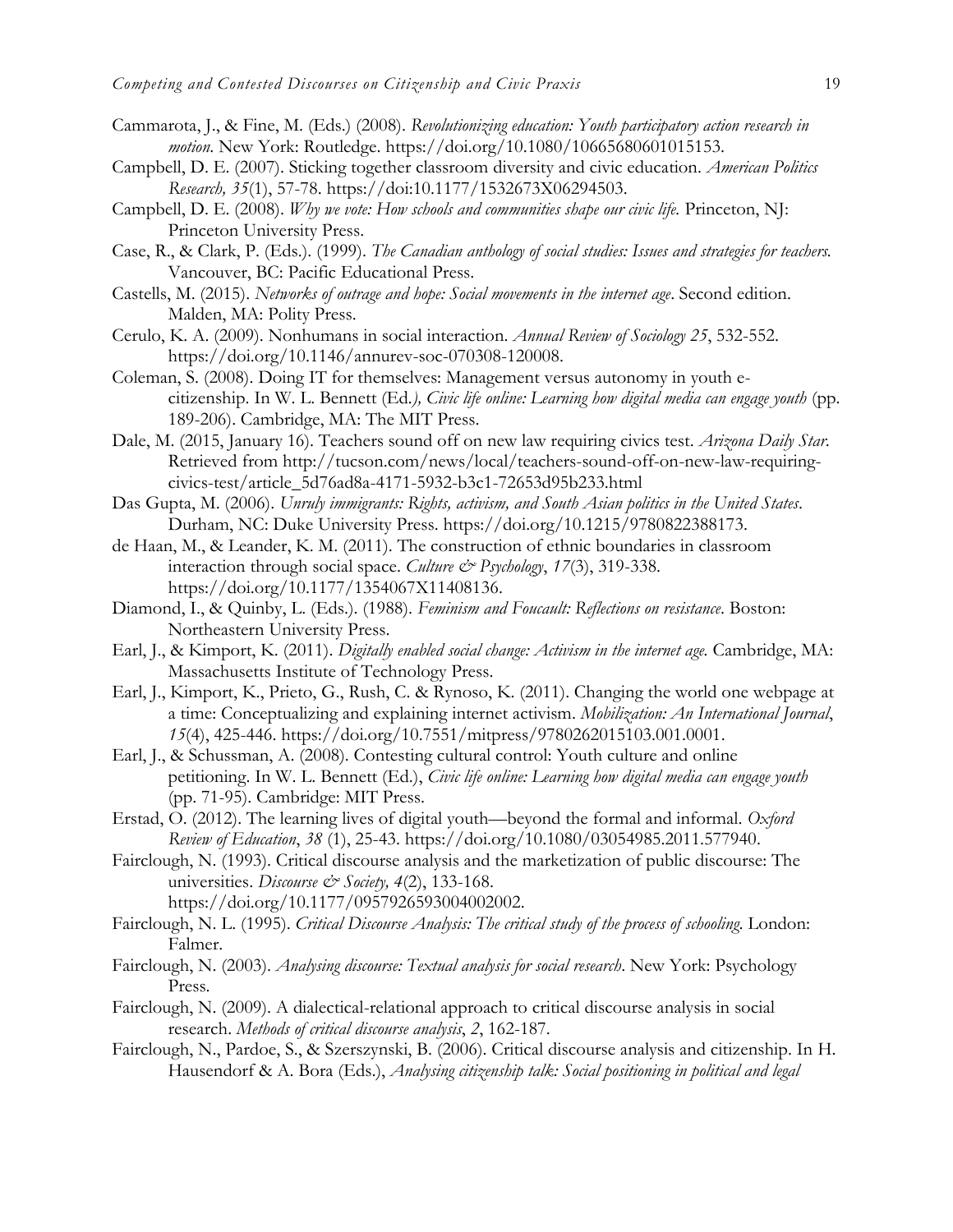*decision-making processes*, (pp. 98-123). Philadelphia: John Benjamins Publishing. [https://doi.org/10.1075/dapsac.19.09fai.](https://doi.org/10.1075/dapsac.19.09fai)

- Fenwick, T., & Edwards, R. (2010). *Actor-network theory in education*. New York: Routledge.
- Foucault, M. (1972.) *The archaeology of knowledge*, A.M. Sheridan Smith, trans. New York: Pantheon Books.
- Galston, W. A. (2001). Political knowledge, political engagement, and civic education. *Annual Review of Political Science*, *4*(1), 217-234. [https://doi.org/10.1146/annurev.polisci.4.1.217.](https://doi.org/10.1146/annurev.polisci.4.1.217)
- Galston, W. A. (2004). Civic education and political participation. *PS: Political Science and Politics, 37*, 263-266. [https://doi.org/10.1017/s1049096504004202.](https://doi.org/10.1017/s1049096504004202)
- Garrett, R. K. (2006). Protests in an information society: A review of literature on social movements and new ICTs. *Information, Communication & Society*, *9*(2), 202-224. [https://doi.org/10.1080/13691180600630773.](https://doi.org/10.1080/13691180600630773)
- Garrett, R. K., & Jensen, M. J. (2011). E-democracy writ small. *Information, Communication & Society*, *14*(2), 177-197. [https://doi.org/10.1080/1369118X.2010.490558.](https://doi.org/10.1080/1369118X.2010.490558)
- Gil de Zúñiga, H., Jung, N., & Valenzuela, S. (2012). Social media use for news and individuals' social capital, civic engagement and political participation. *Journal of Computer‐Mediated Communication*, *17*(3), 319-336. [https://doi.org/10.1111/j.1083-6101.2012.01574.x.](https://doi.org/10.1111/j.1083-6101.2012.01574.x)
- Ginwright, S., & Cammarota, J. (2002). New terrain in youth development: The promise of a social justice approach. *Social Justice*, *29*(4), 82-95.
- Gorur, R. (2011). *Beyond 'hodgepodge': Putting assemblage to work.* Unpublished manuscript, Graduate School of Education, University of Melbourne.
- Greenblath, A. (2015, May 10). As state civics testing grows, critics worry it's not fixing the real problem. Retrieved from [http://www.governing.com/topics/education/gov-arizona-civics](http://www.governing.com/topics/education/gov-arizona-civics-test-north-dakota-oregon.html)[test-north-dakota-oregon.html](http://www.governing.com/topics/education/gov-arizona-civics-test-north-dakota-oregon.html)
- Haas, N., Elliott, S., Hinde, E., Kaplan, D. L., & Schrade, J. (2009). *Study of civic education in Arizona*. Phoenix: Arizona Civics Coalition and The Center for Civic Education and Leadership.
- Kahne, J. E., & Sporte, S. E. (2008). Developing citizens: The impact of civic learning opportunities on students' commitment to civic participation. *American Educational Research Journal*, *45*(3), 738-766. [https://dx.doi.org/10.3102/0002831208316951.](http://dx.doi.org/10.3102/0002831208316951)
- Krieger, D. J., & Belliger, A. (2014). *Interpreting networks: Hermeneutics, actor-network theory*  $\mathcal{O}$  *new media*. Bielefeld: Transcript Verlag. [https://doi.org/10.14361/transcript.9783839428115.](https://doi.org/10.14361/transcript.9783839428115)
- Koyama, J. (2013). Global scare tactics and the call for US schools to be held accountable. *American Journal of Education*, *120*(1), 77-99. [https://doi.org/10.1086/673122.](https://doi.org/10.1086/673122)
- Koyama, J. (2015). *The elusive and exclusive global citizen*. United Nations Educational, Scientific, and Cultural Organization (UNESCO), Working Paper 2016-01. Mahatma Gandhi Institute of Education for Peace and Sustainable Development.
- Latour, B. (1994). Pragmatogonies: A mythical account of how humans and nonhumans swap properties. *The American Behavioral Scientist*, *37*(6), 791. [https://doi.org/10.1177/0002764294037006006.](https://doi.org/10.1177/0002764294037006006)
- Latour, B. (2005). *Reassembling the social: An introduction to actor-network theory*. Oxford: Oxford University Press.
- Latour, B. (2010). *The modern cult of the factish gods*. Durham: Duke University.
- Law, J. (1986). *Power, action and belief. A new sociology of knowledge?* London: Routledge and Kegan Paul.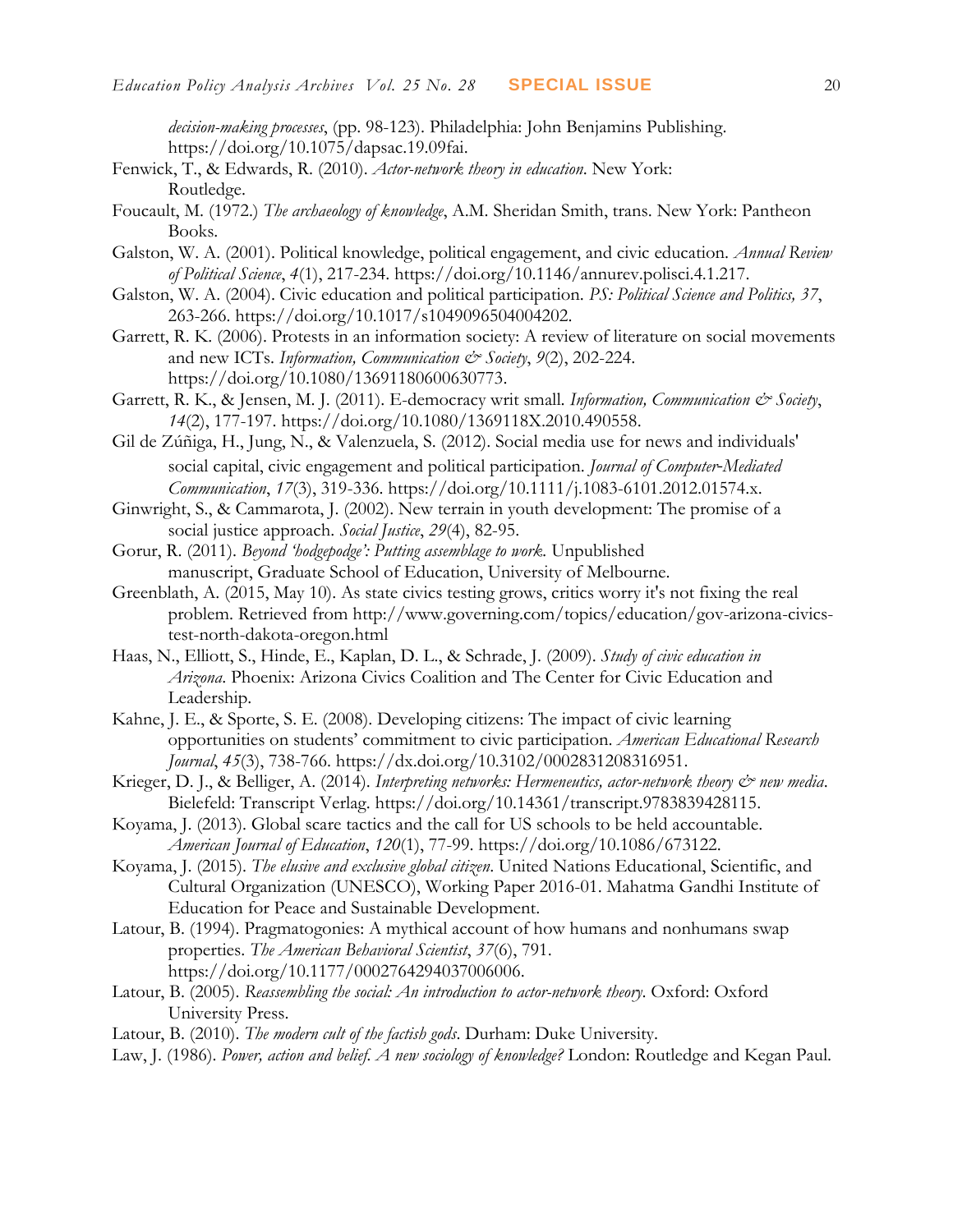- Law, J. (1999). After ANT: Complexity, naming and topology. In J. Law & J. Hassard (Eds.), *Actor network theory and after*, (pp. 1-14). Oxford: Blackwell Publishing. [https://doi.org/10.1111/j.1467-954x.1999.tb03479.x.](https://doi.org/10.1111/j.1467-954x.1999.tb03479.x)
- Lester, J. N., Lochmiller, C. R., & Gabriel, R. (2016). Locating and applying critical discourse analysis within education policy: An introduction. *Education Policy Analysis Archives, 24*(102). [https://doi.org/10.14507/epaa.24.2768.](https://doi.org/10.14507/epaa.24.2768)
- Levine, P., & Lopez, M. H. (2004). *Themes emphasized in social studies and civics classes: New evidence. CIRCLE fact sheet*. Center for Information and Research on Civic Learning and Engagement. Retrieved from<http://files.eric.ed.gov/fulltext/ED484010.pdf>
- Levinson, M. (2010). The civic empowerment gap: Defining the problem and locating solutions. In L. Sherrod, J. Torney-Purta, & C. A. Flanagan (Eds.), *Handbook of research on civic engagement*  (pp.331-361). Hoboken, NJ: John Wiley & Sons. [https://doi.org/10.1002/9780470767603.ch13.](https://doi.org/10.1002/9780470767603.ch13)
- Lopez, M. H. (2003). *Electoral engagement among Latino youth.* College Park, MD: The Center for Information & Research on Civic Learning & Engagement. Retrieved from [http://civicyouth.org/fact-sheet-electoral-engagement-among-latino-youth/.](http://civicyouth.org/fact-sheet-electoral-engagement-among-latino-youth/)
- McGarvey, C. (2004). Citizenship and civic engagement. Pursuing democracy's promise: Newcomer civic participation in America. Retrieved July 15, 2014, from [https://www.gcir.org/resources/pursuing-democracys-promise-newcomer-civic](https://www.gcir.org/resources/pursuing-democracys-promise-newcomer-civic-participation-america)[participation-america](https://www.gcir.org/resources/pursuing-democracys-promise-newcomer-civic-participation-america)
- Messias, D. K. H., Jennings, L. B., Fore, M. E., McLoughlin, K., & Parra-Medina, D. (2008). Societal images of youth: Representations and interpretations by youth actively engaged in their communities. *International Journal of Qualitative Studies in Education*, *21*(2), 159-178. [https://doi.org/10.1080/09518390701217466.](https://doi.org/10.1080/09518390701217466)
- Myers, J., & H. Zaman. (2009). Negotiating the global and national: Immigrant and dominantculture adolescents' vocabularies of citizenship in a transnational world. *Teachers College Record 111*(1): 2589-2625.
- Nill, A. C. (2011). Latinos and SB 1070: Demonization, dehumanization, and disenfranchisement. *Harvard Latino Law Review, 14*, 35-66.
- O'Connor, L. (2016). Arizona Law Will Require Civics Exam for High School Graduates. Truth Revolt. Retrieved from [http://www.truthrevolt.org/news/arizona-law-will-require-civics](http://www.truthrevolt.org/news/arizona-law-will-require-civics-exam-high-school-graduates)[exam-high-school-graduates](http://www.truthrevolt.org/news/arizona-law-will-require-civics-exam-high-school-graduates)
- Orozco, R., & López, F. (2015). Impacts of Arizona's SB 1070 on Mexican American Students' Stress, School Attachment, and Grades. *Education Policy Analysis Archives*, *23*(42). Retrieved from,<https://dx.doi.org/10.14507/epaa.v23.1808>
- Pasek, J., Kenski, K., Romer, D. & Jamieson, K. H. (2010). America's youth and community engagement: How use of mass media is related to civic activity and political awareness in 14- 22-year-olds. *Communication Research*, *33*(3), 115-135.
- Pew Research Center. (2016) *Unauthorized immigrant population trends for states, birth countries and regions*. Retrieved from [http://www.pewhispanic.org/interactives/unauthorized-trends/.](http://www.pewhispanic.org/interactives/unauthorized-trends/)
- Porter, C. (2015, January 16). Arizona is first state to require citizenship exam to graduate high school. *Wall Street Journal*. Retrieved from [http://www.wsj.com/articles/arizona-passes-bill](http://www.wsj.com/articles/arizona-passes-bill-tying-citizenship-exam-to-high-school-graduation-1421368601)[tying-citizenship-exam-to-high-school-graduation-1421368601.](http://www.wsj.com/articles/arizona-passes-bill-tying-citizenship-exam-to-high-school-graduation-1421368601)
- Reimers, F. (2006). Citizenship, identity and education: Examining the public purposes of schools in an age of globalization. *Prospects, 36*(3), 275-294. [https://doi.org/10.1007/s11125-006-0009-](https://doi.org/10.1007/s11125-006-0009-0) [0.](https://doi.org/10.1007/s11125-006-0009-0)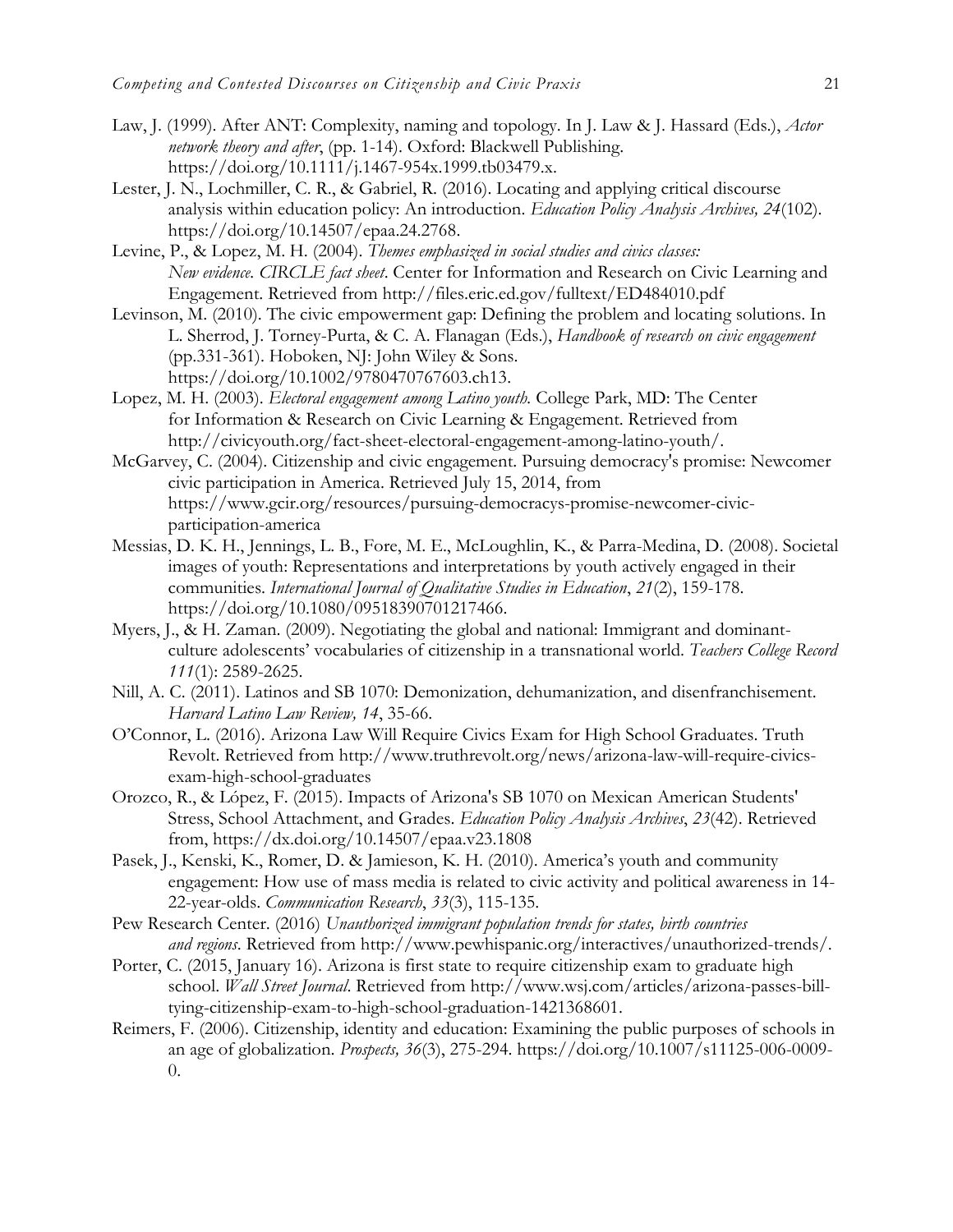- Rheingold, H. (2008). Using participatory media and public voice to encourage civic engagement. In W. L. Bennett (Ed.), *Civic life online: Learning how digital media can engage youth* (pp. 97-118). Cambridge, MA: MIT Press.
- Santos, C., Menjivar C, & Godfrey E. (2013) Effects of SB 1070 on children. In L. Magaña & E. (Eds.), *The case of Arizona's Immigration Law SB 1070* (pp. 79-92). New York, NY: Springer. [https://doi.org/10.1007/978-1-4614-0296-1\\_6.](https://doi.org/10.1007/978-1-4614-0296-1_6)
- Suchman, L. (1993). Working relations of technology production and use. *Computer Supported Cooperative Work*, *2*(1-2), 21-39. [https://doi.org/10.1007/BF00749282.](https://doi.org/10.1007/BF00749282)
- Taylor, S. (2004). Researching educational policy and change in 'new times': Using critical discourse analysis. *Journal of Education Policy, 19*(4), 433-451. [https://doi.org/10.1080/0268093042000227483.](https://doi.org/10.1080/0268093042000227483)
- Tenorio, E. H. (2011). Critical discourse analysis, an overview. *Nordic Journal of English Studies*, *10*(1), 183-210.
- Tessman, D. (2016). *Narrations from the U.S.-Mexico border: Transfronterizo student and parent experiences with American schools.* Retrieved from ProQuest® Dissertations & Theses. (Publication number: 10111574).
- Torney-Purta, J., Barber, C. H., & Wilkenfeld, B. (2007). Latino adolescents' civic development in the United States: Research results from the IEA Civic Education Study. *Journal of Youth and Adolescence, 36*(2), 111-125. [https://doi.org/10.1007/s10964-006-9121-y.](https://doi.org/10.1007/s10964-006-9121-y)
- Tully, J. (2008). Two meanings of global citizenship: Modern and diverse. In M. A. Peters, A. Britton, & H. Blee (Eds.), *Global citizenship education: Philosophy, theory and pedagogy*. Rotterdam: Sense Publishers.
- Westheimer, J. (2015). *What kind of citizen? Educating our children for the common good*. New York: Teachers College Press.
- Westheimer, J., & Kahne, J. (2004). What kind of citizen? The politics of educating for democracy. *American educational research journal*, *41*(2), 237-269. [https://doi.org/10.3102/00028312041002237.](https://doi.org/10.3102/00028312041002237)
- Winton, S. (2010). Character development and critical democratic education in Ontario, Canada. *Leadership and Policy in Schools, 9*(2), 220-237. [https://doi.org/10.1080/15700760903100758.](https://doi.org/10.1080/15700760903100758)
- Wright, W. E. (2005). The political spectacle of Arizona's Proposition 203. *Educational Policy*, 19(5), 662-700. [https://doi.org/10.1177/0895904805278066.](https://doi.org/10.1177/0895904805278066)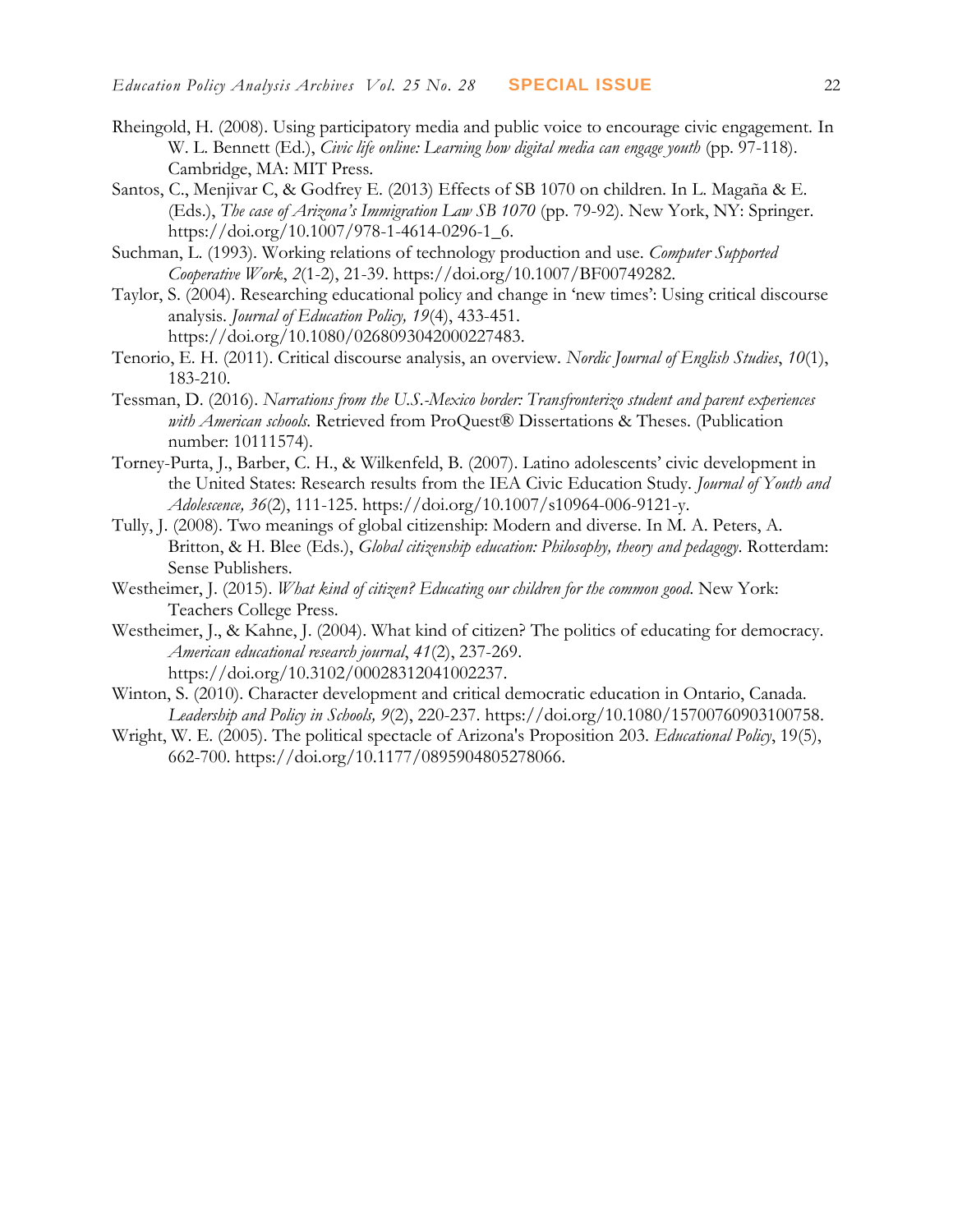#### **About the Author**

#### **Jill Koyama**

University of Arizona

### [jkoyama@email.arizona.edu](mailto:jkoyama@email.arizona.edu)

http://orcid.org/0000-0003-0990-4930Jill Koyama, an anthropologist, is Associate Professor of Educational Policy Studies and Practice and Teaching Learning and Sociocultural Studies at the University of Arizona. She is also a Faculty Affiliate in Graduate Interdisciplinary Programs in Social, Cultural and Critical Theory, Second Language Acquisition and Teaching (SLAT), and the Institute for LGBTQ Studies. Her research is situated across three integrated strands of inquiry: the productive social assemblage of policy, the controversies of globalizing educational policy, and the politics of immigrant and refugee education.

#### **About the Guest Editors**

#### **Jessica Nina Lester**

Indiana University

## [jnlester@indiana.edu](mailto:clochmil@indiana.edu)

Jessica Nina Lester is an Assistant Professor of Inquiry Methodology in the School of Education at Indiana University. She teaches research methods courses, with a particular focus on discourse analysis approaches and conversation analysis. She focuses much of her research on the study and development of qualitative methodologies and methods, and situates her substantive research at the intersection of discourse studies and disability studies.

#### **Chad R. Lochmiller**

## Indiana University

## [clochmil@indiana.edu](mailto:clochmil@indiana.edu)

Chad R. Lochmiller is an Assistant Professor of Educational Leadership and Policy Studies in the School of Education at Indiana University and a faculty affiliate of the Center for Evaluation & Education Policy. He teaches graduate and certification courses to students in the Educational Leadership Program. His research examines education policy issues broadly related to human resource management, instructional supervision, and school finance.

#### **Rachael Gabriel**

University of Connecticut

## [rachael.gabriel@uconn.edu](mailto:rachael.gabriel@uconn.edu)

Rachael Gabriel is an Assistant Professor of Literacy Education at the University of Connecticut, and is an associate of the Center for Education Policy Analysis (CEPA), and the Center on Postsecondary Education and Disability (CPED). Her research interests include: teacher preparation, development and evaluation, as well as literacy instruction, interventions, and related policies. Rachael's current projects investigate supports for adolescent literacy, disciplinary literacy, state policies related to reading instruction and tools for teacher evaluation.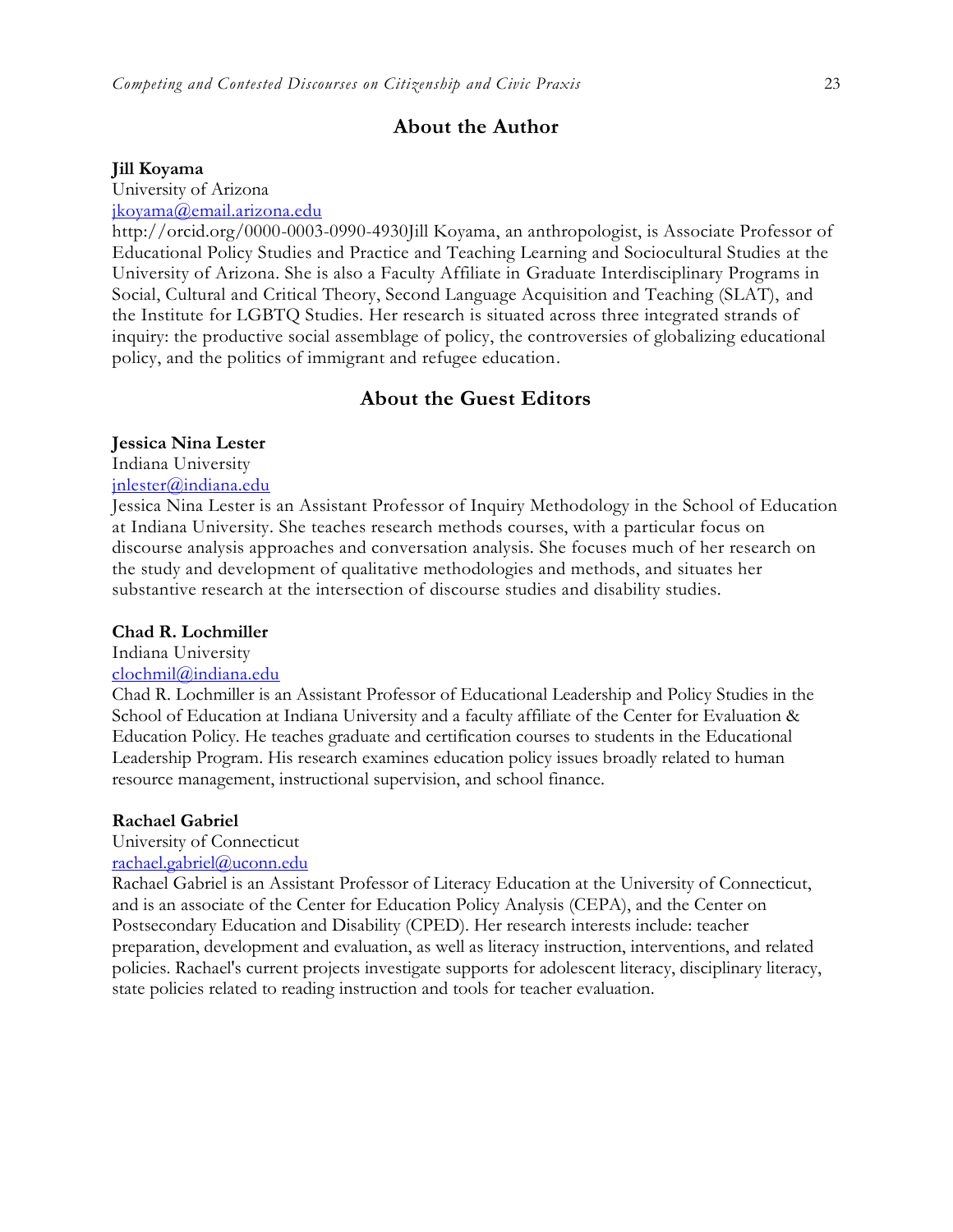## **SPECIAL ISSUE CONTEMPORARY APPROACHES TO THE STUDY OF EDUCATION POLICY & DISCOURSE**

# education policy analysis archives

Volume 25 Number 28 March 27, 2017 ISSN 1068-2341

## @

SOME RIGHTS RESERVED Readers are free to copy, display, and distribute this article, as long as the work is attributed to the author(s) and **Education Policy Analysis Archives,** it is distributed for noncommercial purposes only, and no alteration or transformation is made in the work. More details of this Creative Commons license are available at

http://creativecommons.org/licenses/by-nc-sa/3.0/. All other uses must be approved by the author(s) or **EPAA**. **EPAA** is published by the Mary Lou Fulton Institute and Graduate School of Education at Arizona State University Articles are indexed in CIRC (Clasificación Integrada de Revistas Científicas, Spain), DIALNET (Spain), [Directory of Open Access Journals,](http://www.doaj.org/) EBSCO Education Research Complete, ERIC, Education Full Text (H.W. Wilson), QUALIS A2 (Brazil), SCImago Journal Rank; SCOPUS, SOCOLAR (China).

Please contribute commentaries at http://epaa.info/wordpress/ and send errata notes to Audrey Amrein-Beardsley at [Audrey.beardsley@asu.edu](mailto:Audrey.beardsley@asu.edu)

**Join EPAA's Facebook community** at<https://www.facebook.com/EPAAAAPE> and **Twitter feed** @epaa\_aape.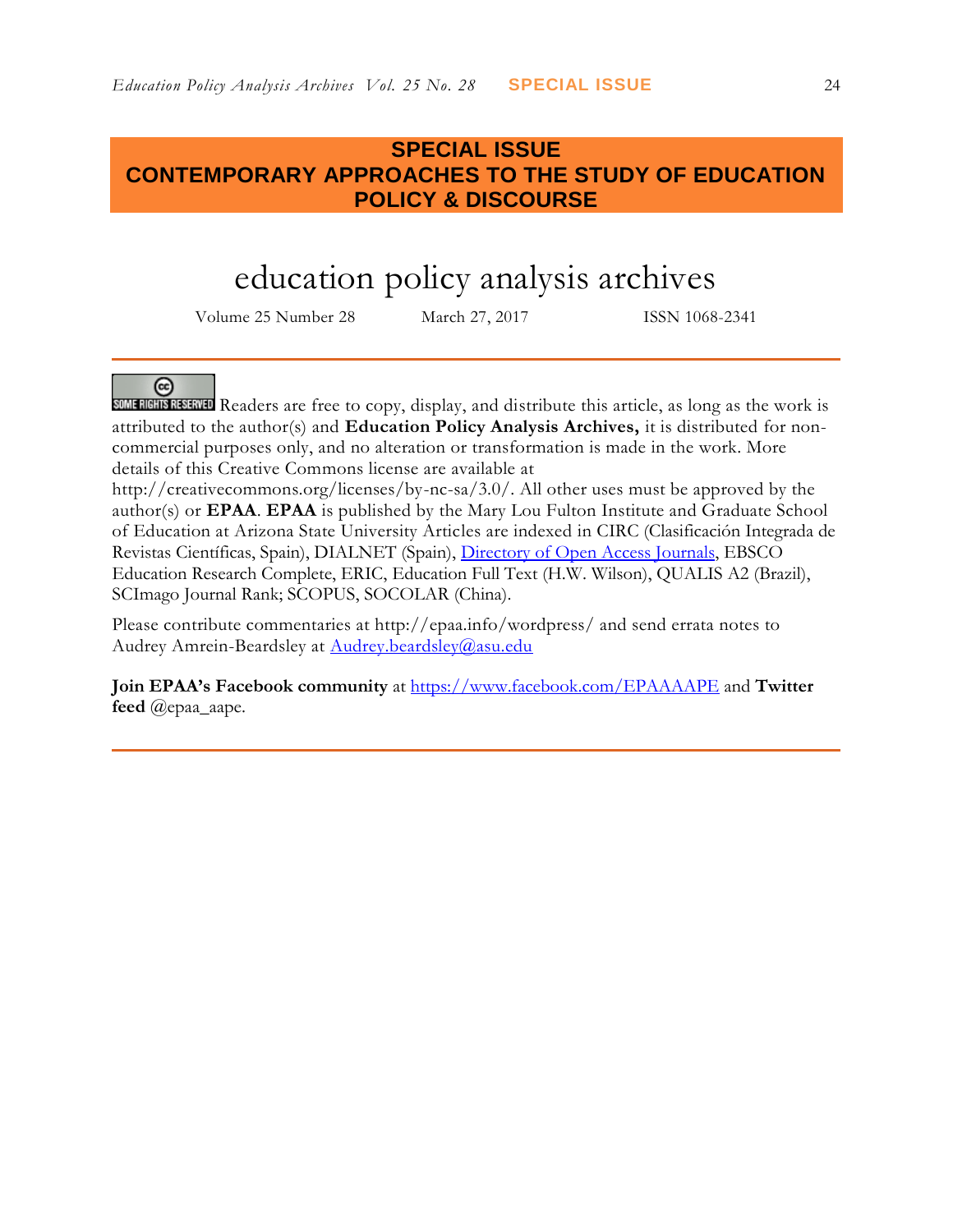## education policy analysis archives editorial board

Lead Editor: **Audrey Amrein-Beardsley** (Arizona State University) Consulting Editor: **Gustavo E. Fischman** (Arizona State University) Associate Editors: **David Carlson**, **Margarita Jimenez-Silva, Eugene Judson**, **Mirka Koro-Ljungberg, Scott Marley, Jeanne M. Powers, Iveta Silova, Maria Teresa Tatto** (Arizona State University)

**Cristina Alfaro** San Diego State University

**Gary Anderson** New York University

**Michael W. Apple** University of Wisconsin, Madison **Jeff Bale** OISE, University of Toronto, Canada

**David C. Berliner** Arizona State University

**Casey Cobb** University of **Connecticut** 

**Arnold Danzig** San Jose State University

**Linda Darling-Hammond**  Stanford University

**Elizabeth H. DeBray** University of Georgia

**Chad d'Entremont** Rennie Center for Education Research & Policy

**John Diamond** University of Wisconsin, Madison

**Matthew Di Carlo** Albert Shanker Institute

**Michael J. Dumas** University of California, Berkeley

**Kathy Escamilla** University of Colorado, Boulder

**Melissa Lynn Freeman** Adams State College

**Rachael Gabriel** University of Connecticut

**Amy Garrett Dikkers** University of North Carolina, Wilmington

**Gene V Glass** Arizona State University

**Ronald Glass** University of California, Santa Cruz

**Jacob P. K. Gross** University of Louisville

**Julian Vasquez Heilig** California State University, Sacramento **Aaron Bevanot** SUNY Albany **Kimberly Kappler Hewitt** University of North Carolina Greensboro

**Aimee Howley** Ohio University **Noah Sobe** Loyola University

**Henry Braun** Boston College **Steve Klees** University of Maryland **Nelly P. Stromquist** University of

**Jaekyung Lee S**UNY Buffalo

**Jessica Nina Lester** Indiana University

**Amanda E. Lewis** University of Illinois, Chicago

**Chad R. Lochmiller** Indiana University

**Christopher Lubienski** University of Illinois, Urbana-Champaign

**Sarah Lubienski** University of Illinois, Urbana-Champaign

**William J. Mathis** University of Colorado, Boulder

**Michele S. Moses** University of Colorado, Boulder

**Julianne Moss** Deakin University, Australia

**Sharon Nichols** University of Texas, San Antonio

**Eric Parsons** University of Missouri-Columbia

**Susan L. Robertson** Bristol University, UK

**Gloria M. Rodriguez** University of California, Davis **R. Anthony Rolle** University of Houston

**A. G. Rud** Washington State University

**Eric M. Haas** WestEd **Patricia Sánchez** University of University of Texas, San Antonio **Janelle Scott** University of California, Berkeley

**Jack Schneider** College of the Holy Cross

Maryland

**Benjamin Superfine** University of Illinois, Chicago

**Adai Tefera** Virginia Commonwealth University

**Tina Trujillo** University of California, Berkeley

**Federico R. Waitoller** University of Illinois, Chicago

**Larisa Warhol** University of Connecticut

**John Weathers** University of Colorado, Colorado Springs

**Kevin Welner** University of Colorado, Boulder

**Terrence G. Wiley** Center for Applied Linguistics

**John Willinsky**  Stanford University

**Jennifer R. Wolgemuth** University of South Florida

**Kyo Yamashiro** Claremont Graduate University

**Kyo Yamashiro** Claremont Graduate University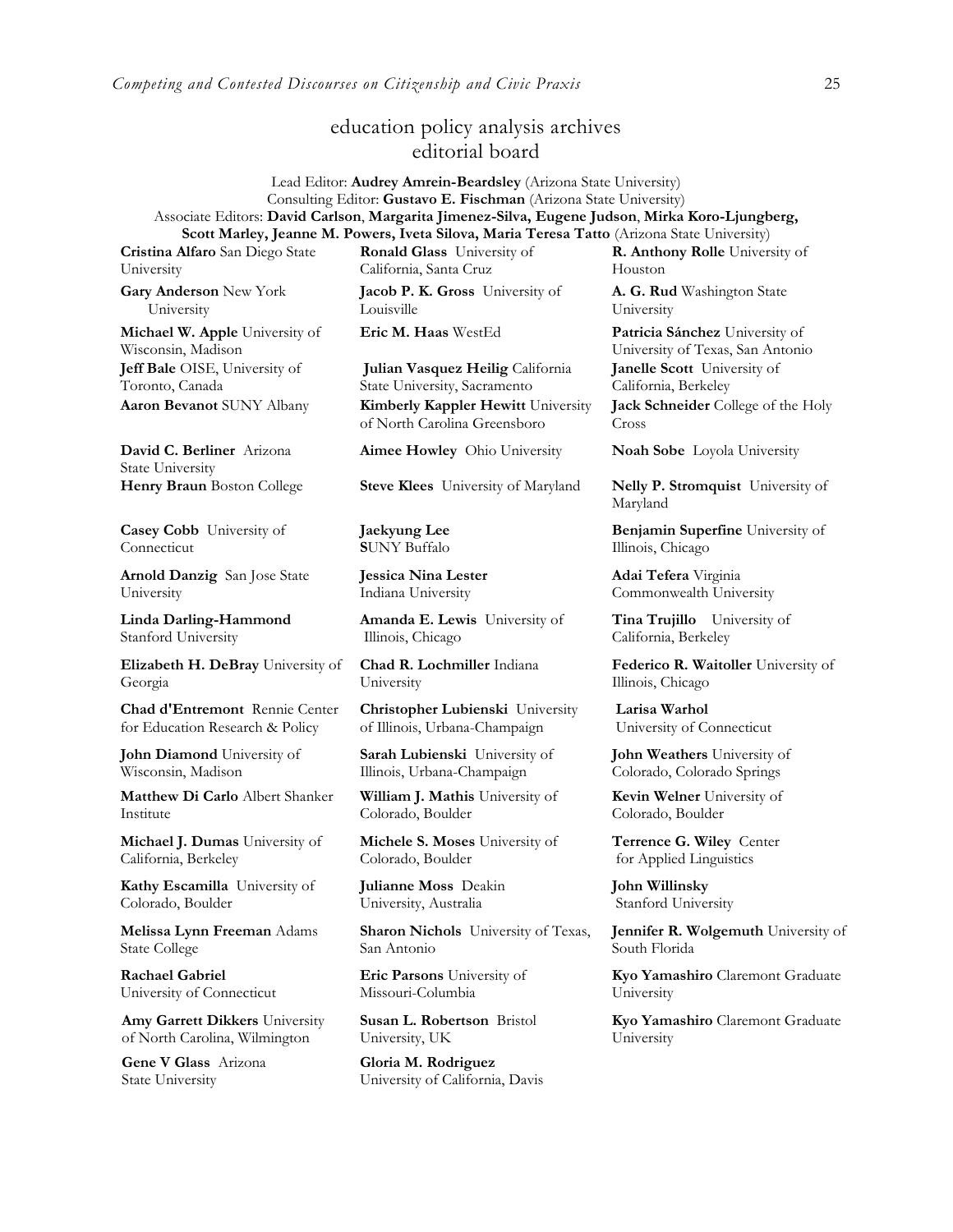## archivos analíticos de políticas educativas consejo editorial

Editores Asociados: **Armando Alcántara Santuario** (Universidad Nacional Autónoma de México), **Jason Beech**, (Universidad de San Andrés), **Angelica Buendia**, (Metropolitan Autonomous University), **Ezequiel Gomez Caride**, (Pontificia Universidad Católica Argentina), **Antonio Luzon**, (Universidad de Granada), **José Luis Ramírez,** (Universidad de Sonora)

**Claudio Almonacid** Universidad Metropolitana de Ciencias de la Educación, Chile **Miguel Ángel Arias Ortega**  Universidad Autónoma de la Ciudad de México **Xavier Besalú Costa**  Universitat de Girona, España

**[Xavier Bonal](javascript:openRTWindow() Sarro** Universidad Autónoma de Barcelona, España

**[Antonio Bolívar](javascript:openRTWindow() Boitia** Universidad de Granada, España

**[José Joaquín Brunner](javascript:openRTWindow()** Universidad Diego Portales, Chile

#### **[Damián Canales Sánchez](javascript:openRTWindow()**

Instituto Nacional para la Evaluación de la Educación, México

#### **Gabriela de la Cruz Flores**

Universidad Nacional Autónoma de México

#### **[Marco Antonio Delgado Fuentes](javascript:openRTWindow()** Universidad Iberoamericana, México **[Inés Dussel](javascript:openRTWindow()**, DIE-CINVESTAV, México

**[Pedro Flores Crespo](javascript:openRTWindow()** Universidad Iberoamericana, México

**Ana María García de Fanelli**  Centro de Estudios de Estado y Sociedad (CEDES) CONICET, Argentina

**Juan Carlos González Faraco**  Universidad de Huelva, España

**María Clemente Linuesa**  Universidad de Salamanca, España

**Jaume Martínez Bonafé** Universitat de València, España

**Alejandro Márquez Jiménez**  Instituto de Investigaciones sobre la Universidad y la Educación, UNAM, México **María Guadalupe Olivier Tellez**, Universidad Pedagógica Nacional,

México **[Miguel Pereyra](javascript:openRTWindow()** Universidad de Granada, España

**[Mónica Pini](javascript:openRTWindow()** Universidad Nacional

de San Martín, Argentina

**Omar Orlando Pulido Chaves** Instituto para la Investigación Educativa y el Desarrollo Pedagógico (IDEP) **[José Luis Ramírez](javascript:openRTWindow() Romero** Universidad Autónoma de Sonora,

México **[Paula Razquin](javascript:openRTWindow()** Universidad de San Andrés, Argentina

**José Ignacio Rivas Flores** Universidad de Málaga, España **[Miriam Rodríguez Vargas](javascript:openRTWindow()** Universidad Autónoma de Tamaulipas, México **José Gregorio Rodríguez**  Universidad Nacional de Colombia, Colombia **[Mario Rueda Beltrán](javascript:openRTWindow()** Instituto de Investigaciones sobre la Universidad y la Educación, UNAM, México **José Luis San Fabián Maroto**  Universidad de Oviedo, España

**[Jurjo Torres Santomé](javascript:openRTWindow()**, Universidad de la Coruña, España

**[Yengny Marisol Silva Laya](javascript:openRTWindow()** Universidad Iberoamericana, México **Juan Carlos Tedesco** Universidad Nacional de San Martín, Argentina

**Ernesto Treviño Ronzón** Universidad Veracruzana, México

**[Ernesto Treviño](javascript:openRTWindow() Villarreal** Universidad Diego Portales Santiago, Chile

**[Antoni Verger Planells](javascript:openRTWindow()** Universidad Autónoma de Barcelona, España **[Catalina Wainerman](javascript:openRTWindow()** Universidad de San Andrés, Argentina **Juan Carlos Yáñez Velazco** Universidad de Colima, México